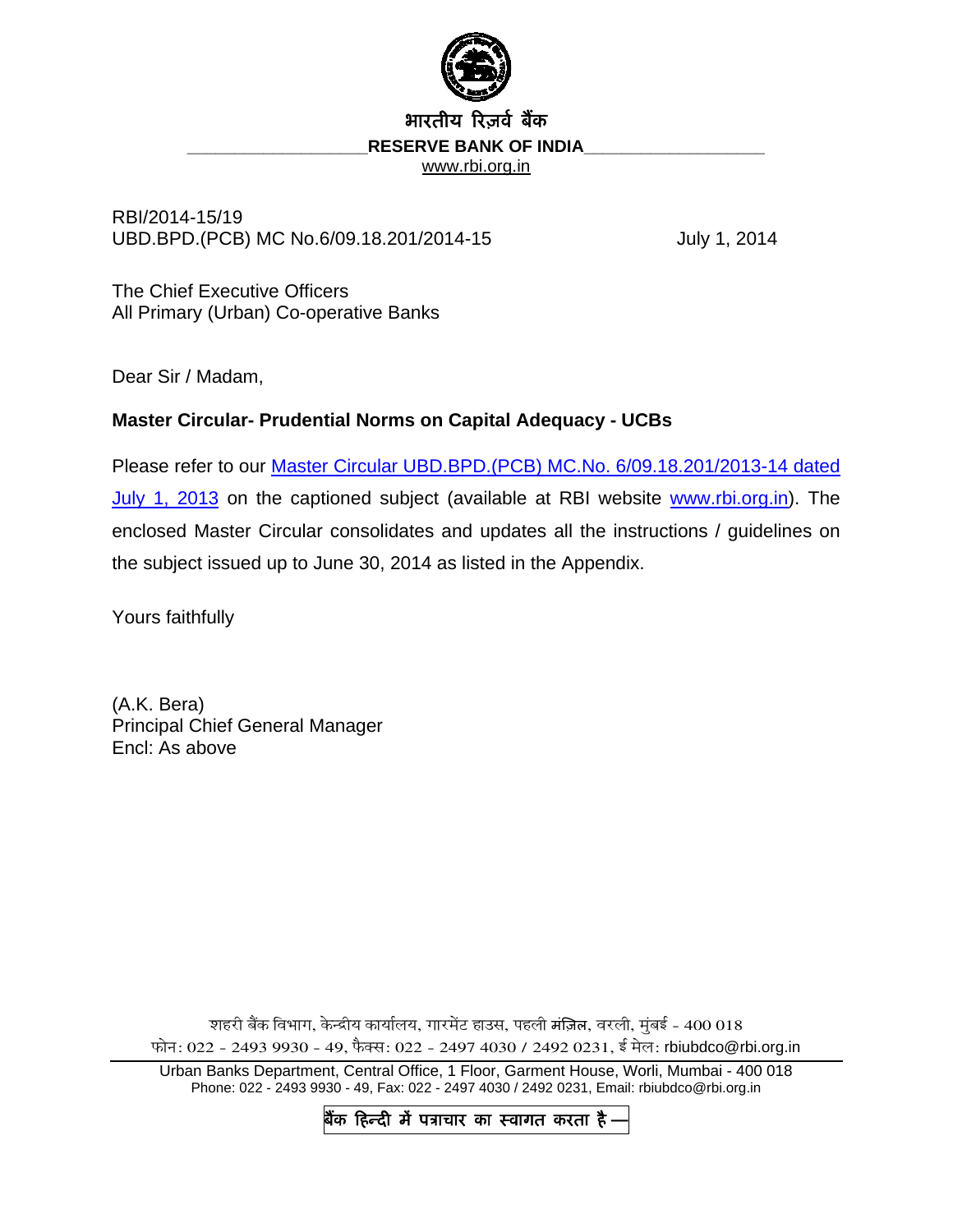# **Master Circular Prudential Norms on Capital Adequacy - UCBs**

# **Contents**

| SI. | <b>Subject</b>                                     | Page           |
|-----|----------------------------------------------------|----------------|
| No. |                                                    | No.            |
|     | Introduction                                       |                |
| 2   | <b>Statutory Requirements</b>                      |                |
| 3   | Share linking to Borrowings                        |                |
| 4   | <b>Capital Adequacy Norms</b>                      | $\overline{2}$ |
| 5   | <b>Capital for Market Risk</b>                     |                |
| 6   | <b>Returns</b>                                     |                |
| 7   | Annex 1 - Risk Weights for computation of CRAR     | 8              |
| 8   | Annex 2- Proforma of Returns                       | 15             |
| 9   | Annex 3 – Guidelines on issue of Preference Shares | 18             |
| 10  | Annex 4 – Guidelines on raising Long Term          | 26             |
|     | (Subordinated) Deposits                            |                |
| 11  | Appendix                                           | 29             |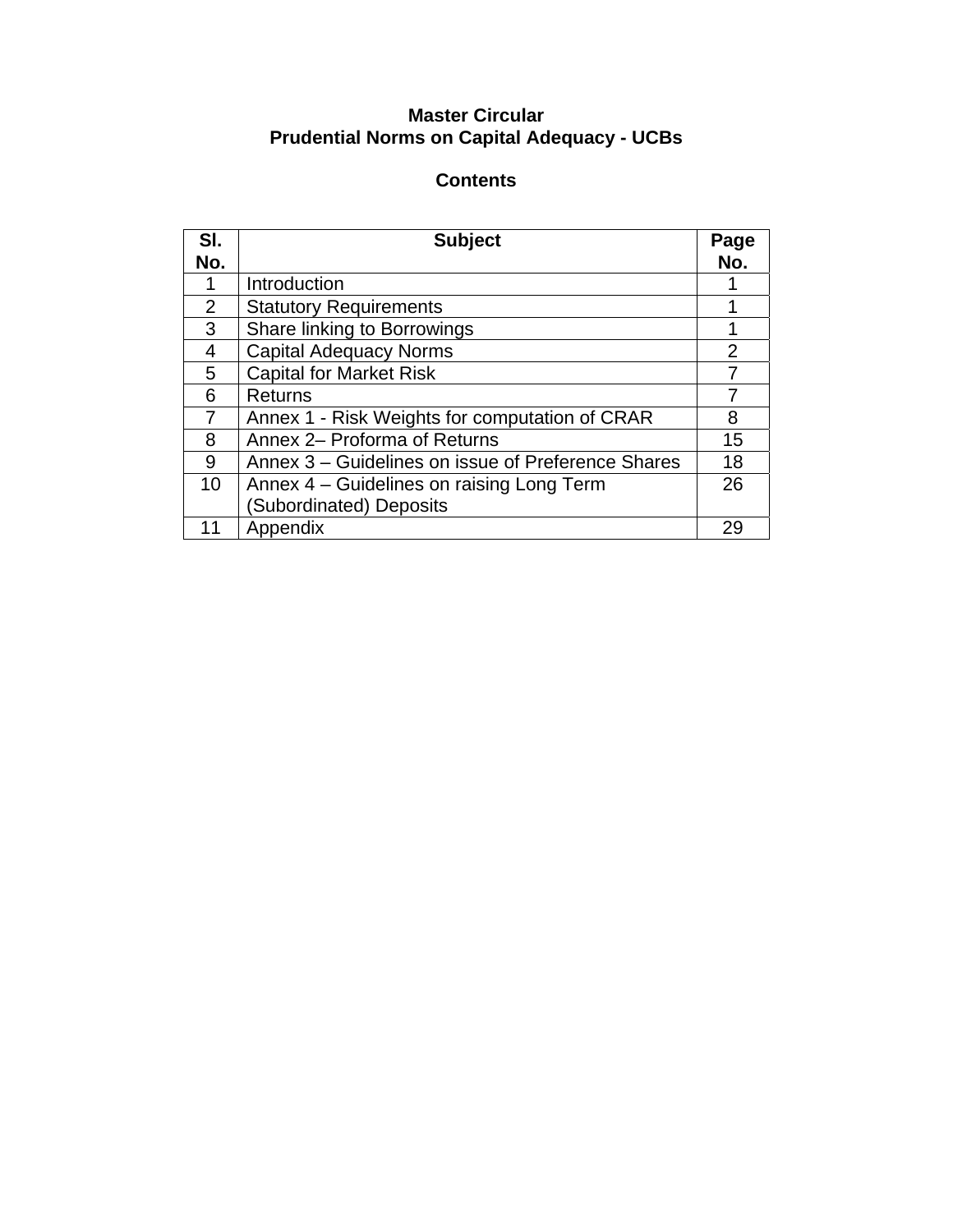# **Master Circular Prudential Norms on Capital Adequacy - UCBs**

# **1. Introduction**

Capital acts as a buffer in times of crisis or poor performance by a bank. Sufficiency of capital also instills depositors' confidence. As such, adequacy of capital is one of the preconditions for licensing of a new bank as well as its continuance in business.

# **2. Statutory Requirements**

In terms of the provisions contained in Section 11 of Banking Regulation Act (AACS), no co-operative bank shall commence or carry on banking business unless the aggregate value of its paid up capital and reserves is not less than one lakh of rupees. In addition, under Section 22(3)(d) of the above Act, the Reserve Bank prescribes the minimum entry point capital (entry point norms) from time to time, for setting-up of a new Primary (Urban) Cooperative Bank.

# **3. Share linking to Borrowings**

Traditionally, Primary (Urban) Co-operative Banks (UCBs) have been augmenting their share capital by linking the same to the borrowings of the members. The Reserve Bank has prescribed the following share linking norms:

- (i) 5% of the borrowings, if the borrowings are on unsecured basis.
- (ii) 2.5% of the borrowings, in case of secured borrowings.
- (iii) In case of secured borrowings by SSIs, 2.5% of the borrowings, of which 1% is to be collected initially and the balance of 1.5% is to be collected in the course of next 2 years.

The above share linking norm may be applicable for member's shareholdings up to the limit of 5% of the total paid up share capital of the bank. Where a member is already holding 5% of the total paid up share capital of an UCB, it would not be necessary for him / her to subscribe to any additional share capital on account of the application of extant share linking norms. In other words, a borrowing member may be required to hold shares for an amount that may be computed as per the extant share linking norms or for an amount that is 5% of the total paid up share capital of the bank, whichever is lower. All the State Governments have been requested to carry out necessary amendments to the respective State Co-operative Societies Acts for dispensing with, wherever applicable, monetary ceilings on individual share holding and restricting the individual shareholding of a member to 5% of the total paid up share capital of a UCB. Pending amendment to the State Cooperative Societies Act, UCBs are required to adhere to the above mentioned share linking to borrowing norms and ceiling on individual share holding UCBs, which maintain capital to risk-weighted assets ratio (CRAR) of 12 per cent on a continuous basis, are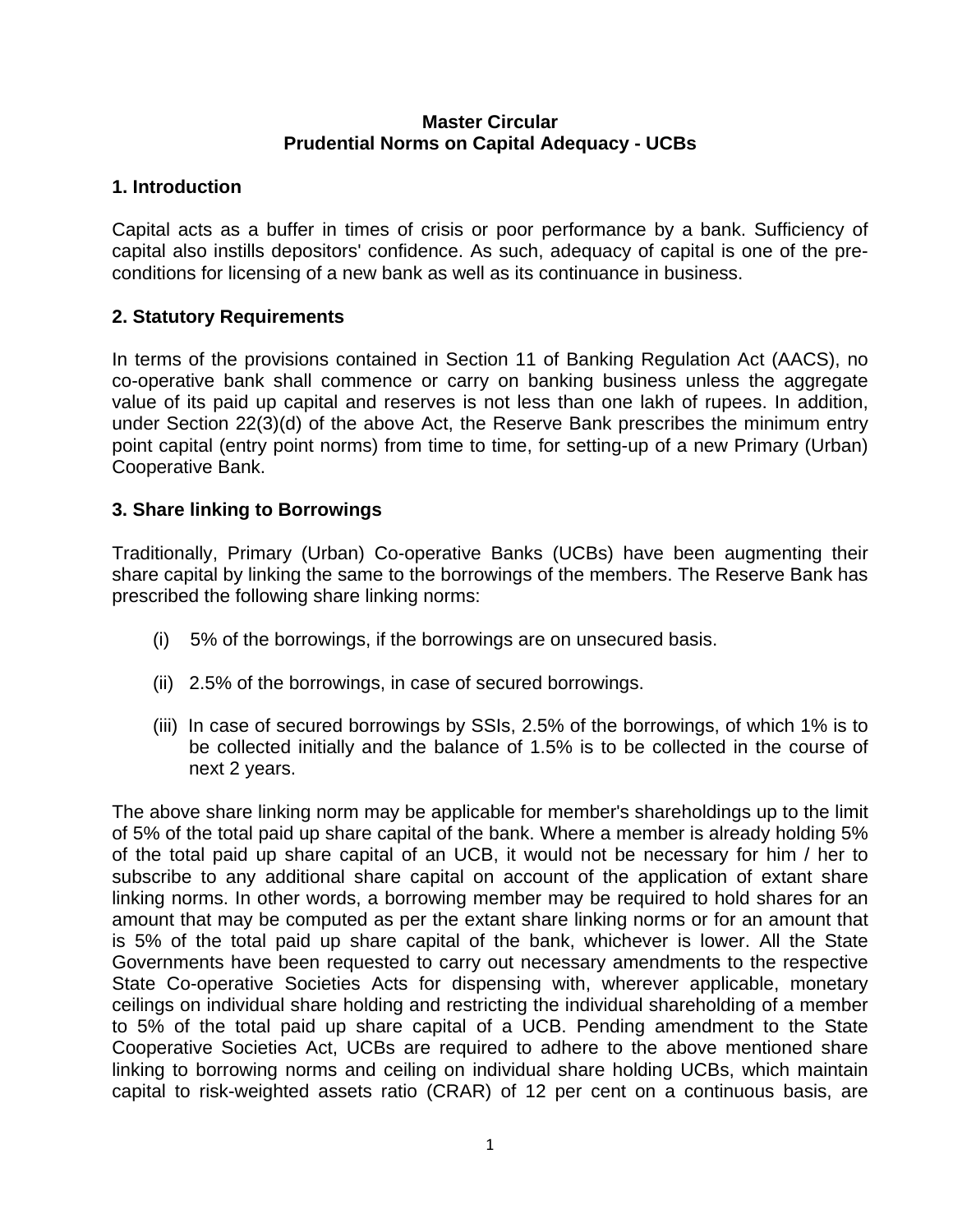exempted from the extant mandatory share linking norm with effect from November 15, 2010.

# **4. Capital Adequacy Norms**

The traditional approach to sufficiency of capital does not capture the risk elements in various types of assets in the balance sheet as well as in the off-balance sheet business and compare the capital to the level of the assets.

The Basel Committee**\*** on Banking Supervision had published the first Basel Capital Accord (popularly called as Basel I framework) in July, 1988 prescribing minimum capital adequacy requirements in banks for maintaining the soundness and stability of the International Banking System and to diminish existing source of competitive inequality among international banks. The basic features of the Capital Accord of 1988 are as under:

- (i) Minimum Capital Requirement of 8% by end of 1992.
- (ii) Tier approach to capital:

**\_\_\_\_\_\_\_\_\_\_\_\_\_\_\_\_\_\_\_** 

- o Core Capital: Equity, Disclosed Reserves
- o Supplementary Capital: General Loan Loss Reserves, Other Hidden Reserves, Revaluation Reserves, Hybrid Capital Instruments and Subordinate Debts
- o 50% of the capital to be reckoned as core capital.

(iii) Risk Weights for different categories of exposure of banks ranging from 0% to 127.5% depending upon the riskiness of the assets as indicated in Annex 1. While commercial loan assets had a risk weight of 100%, inter-bank assets were assigned 20% risk weight; sovereign paper carried 0 % risk weight. In 2002, maintenance of capital funds as a percentage of risk weighted assets was extended to all UCBs. Since 2005, the minimum Capital to Risk Assets Ratio that is expected to be maintained is 9 percent. Further, vide 1996 amendment to the original Basel Accord, capital charge was prescribed for market related exposures.

*<sup>\*</sup> The Basel Committee is a committee of bank supervisors drawn from 27 member countries (Argentina, Australia, Belgium, Brazil, Canada, China, France, Germany, Hong Kong SAR, India, Indonesia, Italy, Japan, Korea, Luxembourg, Mexico, Netherland, Russia, Saudi Arabia, Singapore, South Africa, Spain, Sweden, Switzerland, Turkey, United Kingdom, United States of America). It was sounded in 1974 to ensure international cooperation among a number of supervisory authorities. It usually meets at the Bank for International Settlements in Basel, Switzerland where its permanent Secretariat is located.*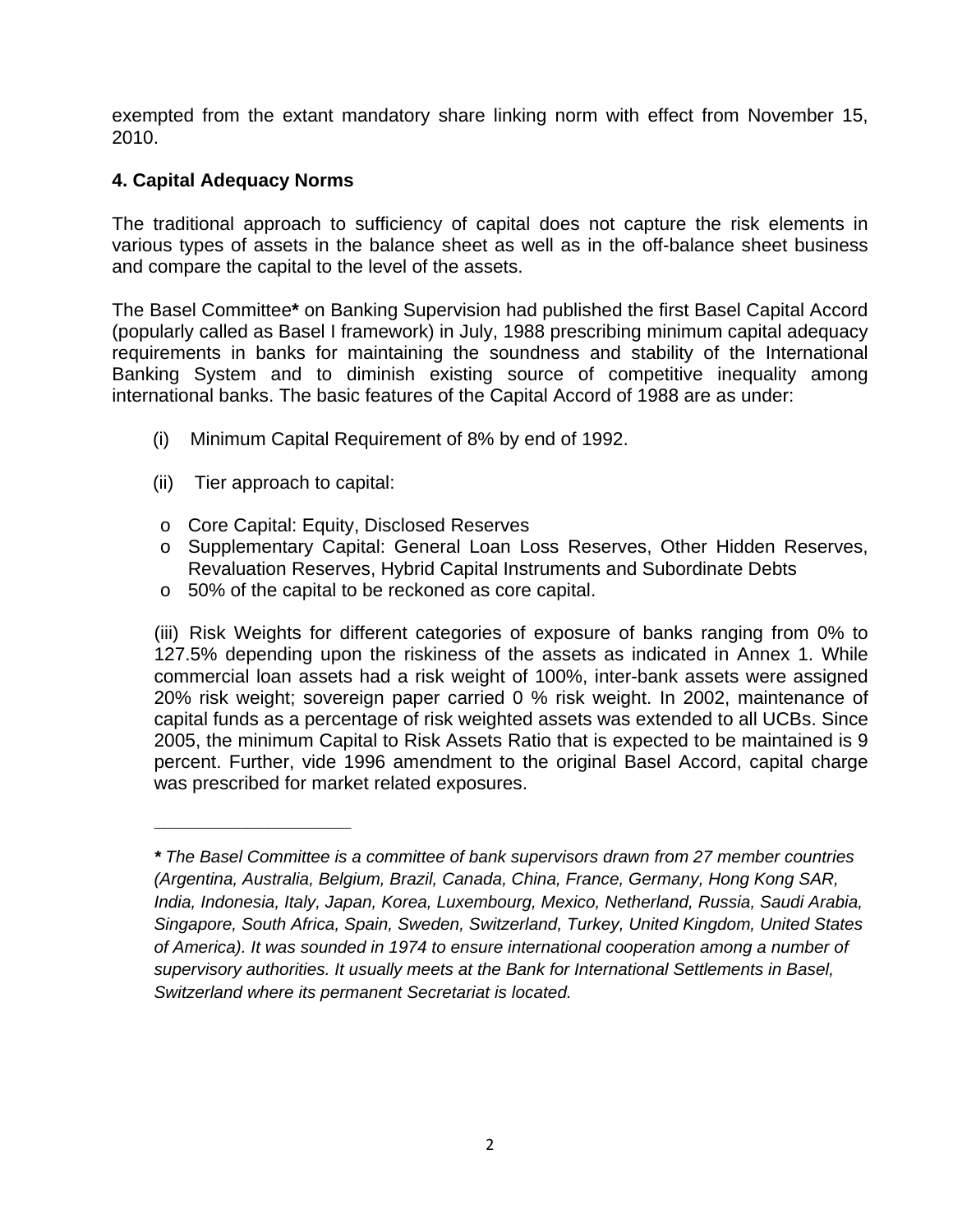# **4.1 Capital Funds**

'Capital Funds' for the purpose of capital adequacy standard consist of both Tier I and Tier II Capital as defined in the following paragraphs.

# **Tier I Capital**

Tier I would include the following items:

- (i) Paid-up share capital collected from regular members having voting rights.
- (ii) Contributions received from associate / nominal members where the bye-laws permit allotment of shares to them and provided there are restrictions on withdrawal of such shares, as applicable to regular members.
- (iii) Contribution / non-refundable admission fees collected from the nominal and associate members which is held separately as 'reserves' under an appropriate head since these are not refundable.
- (iv) Perpetual Non-Cumulative Preference Shares (PNCPS). (Please refer to Annex 3 for detailed guidelines).
- (v) Free Reserves as per the audited accounts. Reserves, if any, created out of revaluation of fixed assets or those created to meet outside liabilities should not be included in the Tier I Capital. Free reserves shall exclude all reserves / provisions which are created to meet anticipated loan losses, losses on account of fraud etc., depreciation in investments and other assets and other outside liabilities. For example, while the amounts held under the head "Building Fund" will be eligible to be treated as part of free reserves, "Bad and Doubtful Reserves" shall be excluded.
- (vi) Capital Reserve representing surplus arising out of sale proceeds of assets.
- (vii) Innovative Perpetual Debt Instruments\*
- (viii) Any surplus (net) in Profit and Loss Account i.e. balance after appropriation towards dividend payable, education fund, other funds whose utilisation is defined, asset loss, if any, etc.
- (ix) Outstanding amount in Special Reserve created under Section 36(1) (viii) of the Income Tax Act, 1961 if the bank has created Deferred Tax Liability (DTL) on this reserve.

*\* Guidelines on issue of Innovative Perpetual Debt Instruments are furnished in [Annex](http://rbi.org.in/scripts/NotificationUser.aspx?Id=4782&Mode=0#one) of [circular UCB.PCB.Cir.No.39/09.16.900/2008-09 dated January 23, 2009](http://rbi.org.in/scripts/NotificationUser.aspx?Id=4782&Mode=0).*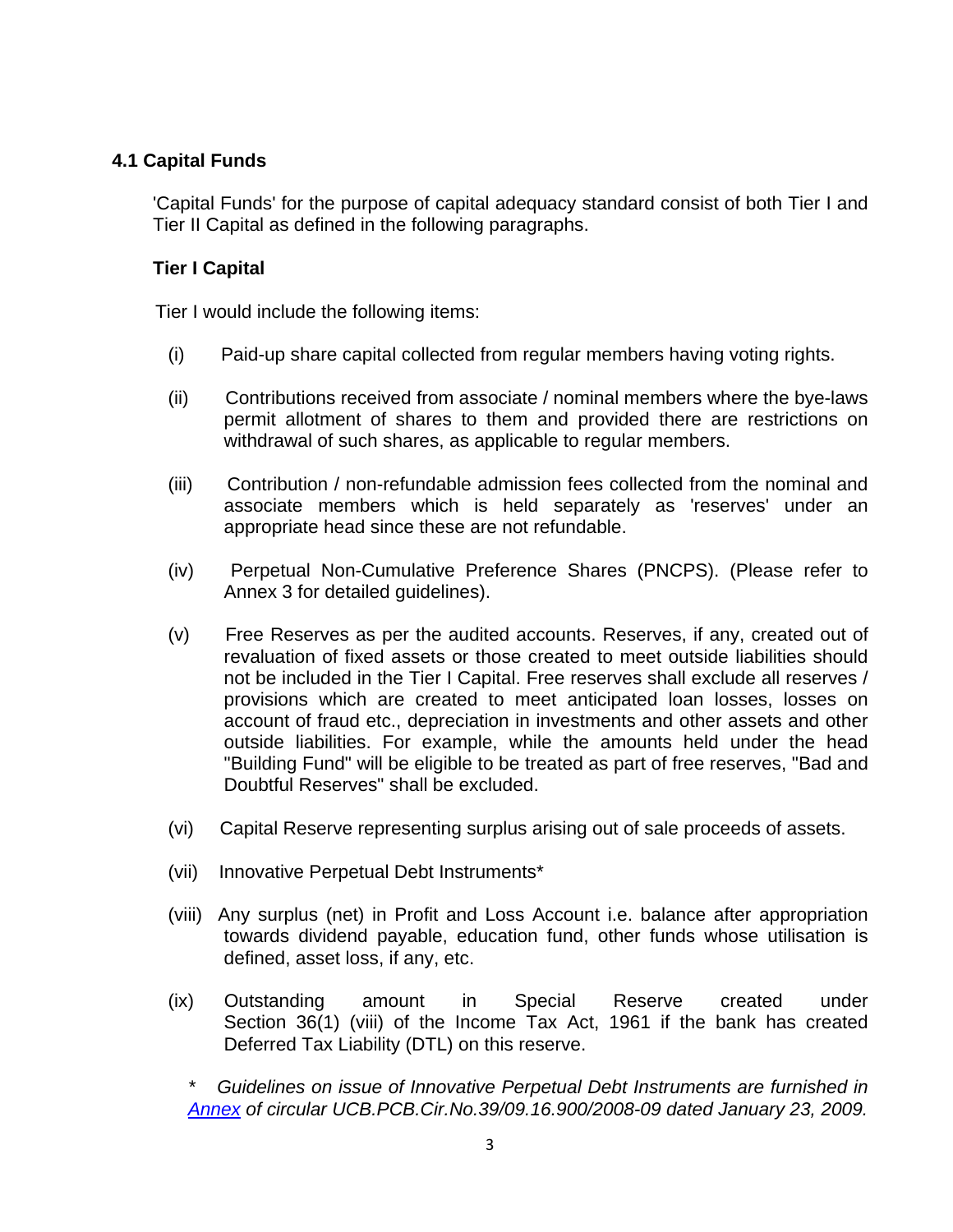#### *Note :*

- *(i) Amount of intangible assets, losses in current year and those brought forward from previous periods, deficit in NPA provisions, income wrongly recognized on non performing assets, provision required for liability devolved on bank, etc. will be deducted from Tier I Capital.*
- *(ii) For a Fund to be included in the Tier I Capital, the Fund should satisfy two criteria viz., the Fund should be created as an appropriation of net profit and should be a*  free reserve and not a specific reserve. However, if the same has been created not *by appropriation of profit but by a charge on the profit then this Fund is in effect a provision and hence will be eligible for being reckoned only as Tier II capital as defined below and subject to a limit of 1.25% of risk weight assets provided it is not attributed to any identified potential loss or diminution in value of an asset or a known liability.*
- *(iii) In terms of [Circular UBD.BPD.\(PCB\).CIR.No.49/09.14.000/2010-11 dated May 24,](http://rbi.org.in/scripts/NotificationUser.aspx?Id=6434&Mode=0)  [2011](http://rbi.org.in/scripts/NotificationUser.aspx?Id=6434&Mode=0) deferred expenditure, if any, due to enhancement in gratuity limits following the amendment to Payment of Gratuity Act 1972 would not be reduced from Tier-I capital of UCBs.*

# **4.2 Tier II Capital**

Tier II capital would include the following items:

# **4.2.1 Undisclosed Reserves**

 These often have characteristics similar to equity and disclosed reserves. They have the capacity to absorb unexpected losses and can be included in capital, if they represent accumulation of profits and not encumbered by any known liability and should not be routinely used for absorbing normal loss or operating losses.

# **4.2.2 Revaluation Reserves**

 These reserves often serve as a cushion against unexpected losses, but they are less permanent in nature and cannot be considered as 'Core Capital'. Revaluation reserves arise from revaluation of assets that are undervalued in the bank's books. The typical example in this regard is bank premises and marketable securities. The extent to which the revaluation reserves can be relied upon as a cushion for unexpected losses depends mainly upon the level of certainty that can be placed on estimates of the market value of the relevant assets, the subsequent deterioration in values under difficult market conditions or in a forced sale, potential for actual liquidation of those values, tax consequences of revaluation, etc. Therefore, it would be prudent to consider revaluation reserves at a discount of 55 % when determining their value for inclusion in Tier II Capital i.e. only 45% of revaluation reserve should be taken for inclusion in Tier II Capital. Such reserves will have to be reflected on the face of the balance sheet as revaluation reserves.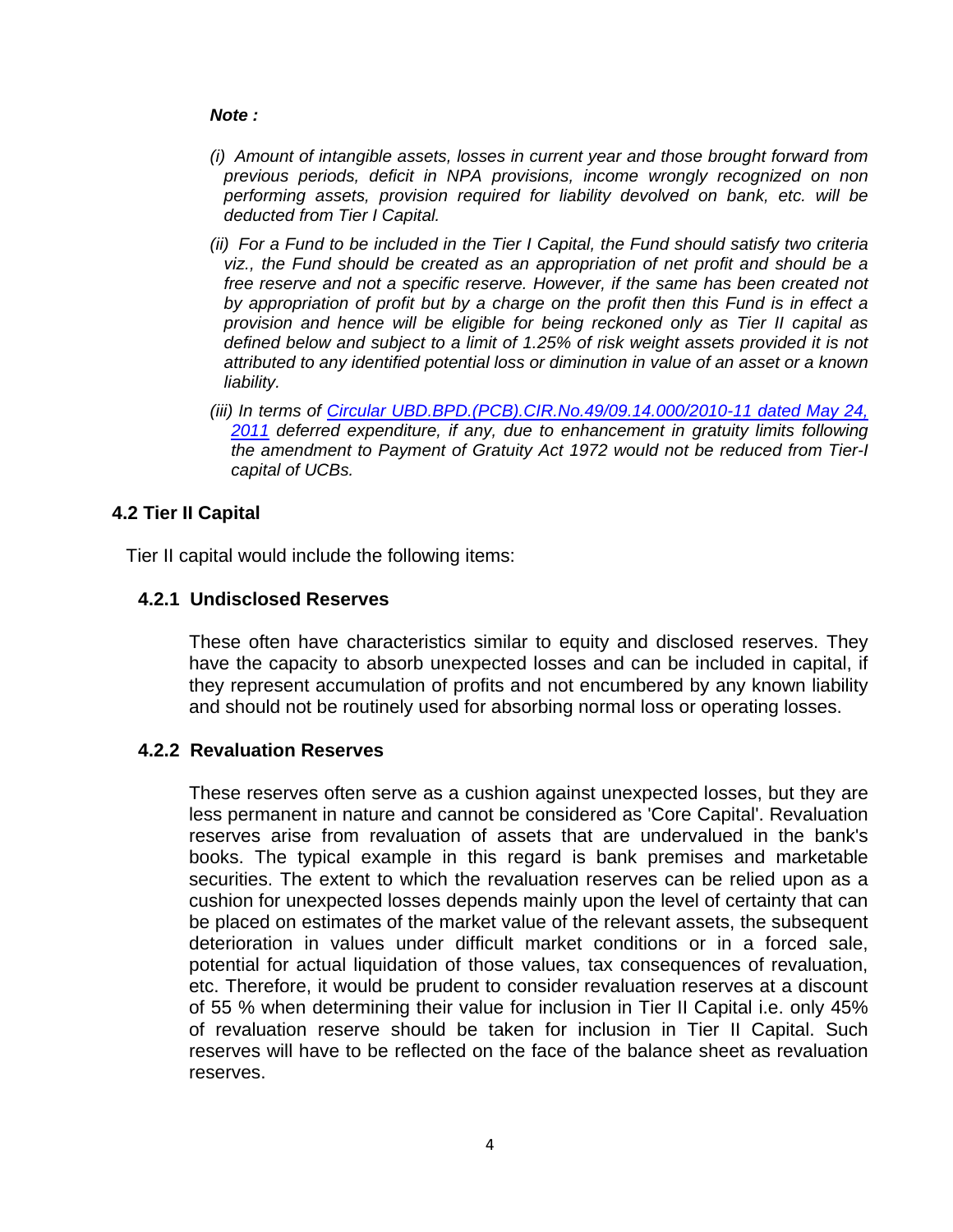# **4.2.3 General Provisions and Loss Reserves**

 These would include such provisions of general nature appearing in the books of the bank which are not attributed to any identified potential loss or a diminution in value of an asset or a known liability. Adequate care must be taken to ensure that sufficient provisions have been made to meet all known losses and foreseeable potential losses before considering any amount of general provision as part of Tier II capital as indicated above. To illustrate : General provision for Standard Assets, excess provision on sale of NPAs etc. could be considered for inclusion under this category. Such provisions which are considered for inclusion in Tier II capital will be admitted up to 1.25% of total weighted risk assets.

As per the extant instructions, provisions made for NPAs as per prudential norms are deducted from the amount of Gross NPAs to arrive at the amount of Net NPAs. The prudential treatment of different type of provisions and its treatment for capital adequacy purposes is given below:

# (a) Additional General Provisions (Floating Provisions)

Additional general provisions (floating provisions) for bad debts i.e., provisions not earmarked for any specific loan impairments (NPAs) may be used either for netting off of gross NPAs or for inclusion in Tier II capital but cannot be used on both counts

# (b) Additional Provisions for NPAs at higher than prescribed rates

In cases where banks make specific provision for NPAs in excess of what is prescribed under the prudential norms, the total specific provision may be deducted from the amount of Gross NPAs while reporting the amount of Net NPAs. The additional specific provision made by the bank will not be reckoned as Tier II capital.

# (c) Excess Provisions on Sale of NPAs

In case of sale of NPAs, if the sale proceeds exceed the book value of asset, net of provisions held, the excess amount of provision should not be written back to Profit and Loss account. For example, for an NPA of  $\bar{\tau}1,00,000$ , the bank holds provision of  $\overline{50,000}$  (i.e., 50%). If the asset is sold for  $\overline{570,000}$ , there will be a loss of  $\overline{530,000}$ , which will be adjusted against the provision of  $\overline{550,000}$  leaving an excess provision of  $\overline{5}20,000$  on account of the sale of the NPA. Such excess provisions should continue to be shown under 'provisions' and would be considered as Tier II capital subject to the overall ceiling of 1.25% of risk weighed assets.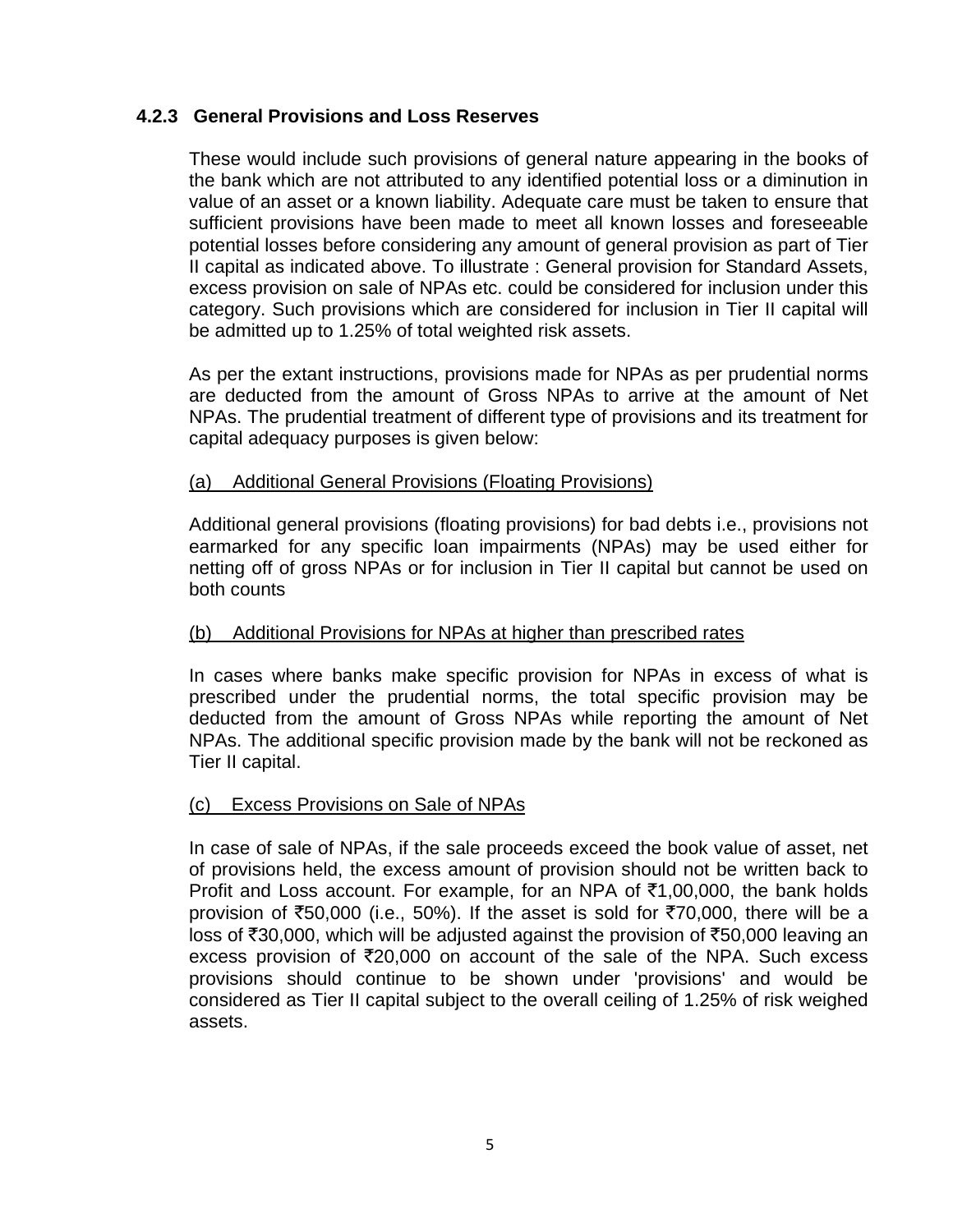# (d) Provisions for Diminution in Fair Value

In terms of paragraph 5.1 of [circular UBD.PCB.BPD.No.53 dated March 6, 2009,](http://www.rbi.org.in/scripts/NotificationUser.aspx?Id=4883&Mode=0) banks were advised that they should hold provisions for restructured advances as per the extant provisioning norms. In addition to such provisions, banks were advised to make provisions to cover the economic loss to the bank due to reduction in the rate of interest or reschedulement of repayment of principal amount of loan restructured. Such additional provisions made for diminution in the fair value of restructured advances, both in respect of standard assets and NPAs, are permitted to be netted from the relative loan asset.

#### **4.2.4 Investment Fluctuation Reserve**

 It includes balance, if any, in the Investment Fluctuation Reserve Fund of the bank.

#### **4.2.5 Hybrid Debt Capital Instruments**

 Under this category, there are a number of capital instruments, which combine certain characteristics of equity and certain characteristics of debt. Each has a particular feature which can be considered to affect its qualification as capital. Where these instruments have close similarities to equity, in particular, when they are able to support losses on an ongoing basis without triggering liquidation, they may be included in Tier II capital. The instruments are as follows:

(i) Tier II Preference Shares*:* Primary (Urban) Cooperative Banks are permitted to issue Perpetual Cumulative Preference Shares (PCPS), Redeemable Non Cumulative Preference Shares (RNCPS) and Redeemable Cumulative Preference Shares (RCPS) subject to extant instructions as per [Annex 3.](http://172.16.3.15/kmt/GetDocument.asp?PageRef=regulator/rbi/ubd/rbi601-07-2010.htm#ann3)

(ii) Long Term (Subordinated) Deposits*:* UCBs are permitted to raise term deposits for a minimum period of not less than 5 years, which will be eligible to be treated as lower Tier II capital. The detailed guidelines are given in [Annex 4.](http://172.16.3.15/kmt/GetDocument.asp?PageRef=regulator/rbi/ubd/rbi601-07-2010.htm#ann4)

UCBs may issue preference shares and Long Term (Subordinated) Deposits subject to compliance with their bye-laws / provisions of the Co-operative Societies Act under which they are registered and with the approval of the concerned Registrar of Co-operative Societies / Central Registrar of Cooperative Societies concerned.

# **4.2.6 Subordinated Debt**

 To be eligible for inclusion in Tier II capital, the instrument should be fully paid-up, unsecured, subordinated to the claims of other creditors, free of restrictive clauses and should not be redeemable at the initiative of the holder or without the consent of the banks' supervisory authorities. They often carry a fixed maturity and as they approach maturity, they should be subjected to progressive discount for inclusion in Tier II capital. Instruments with an initial maturity of less than 5 years or with a remaining maturity of one year should not be included as part of Tier II capital. Subordinated debt instruments will be limited to 50 percent of Tier I capital.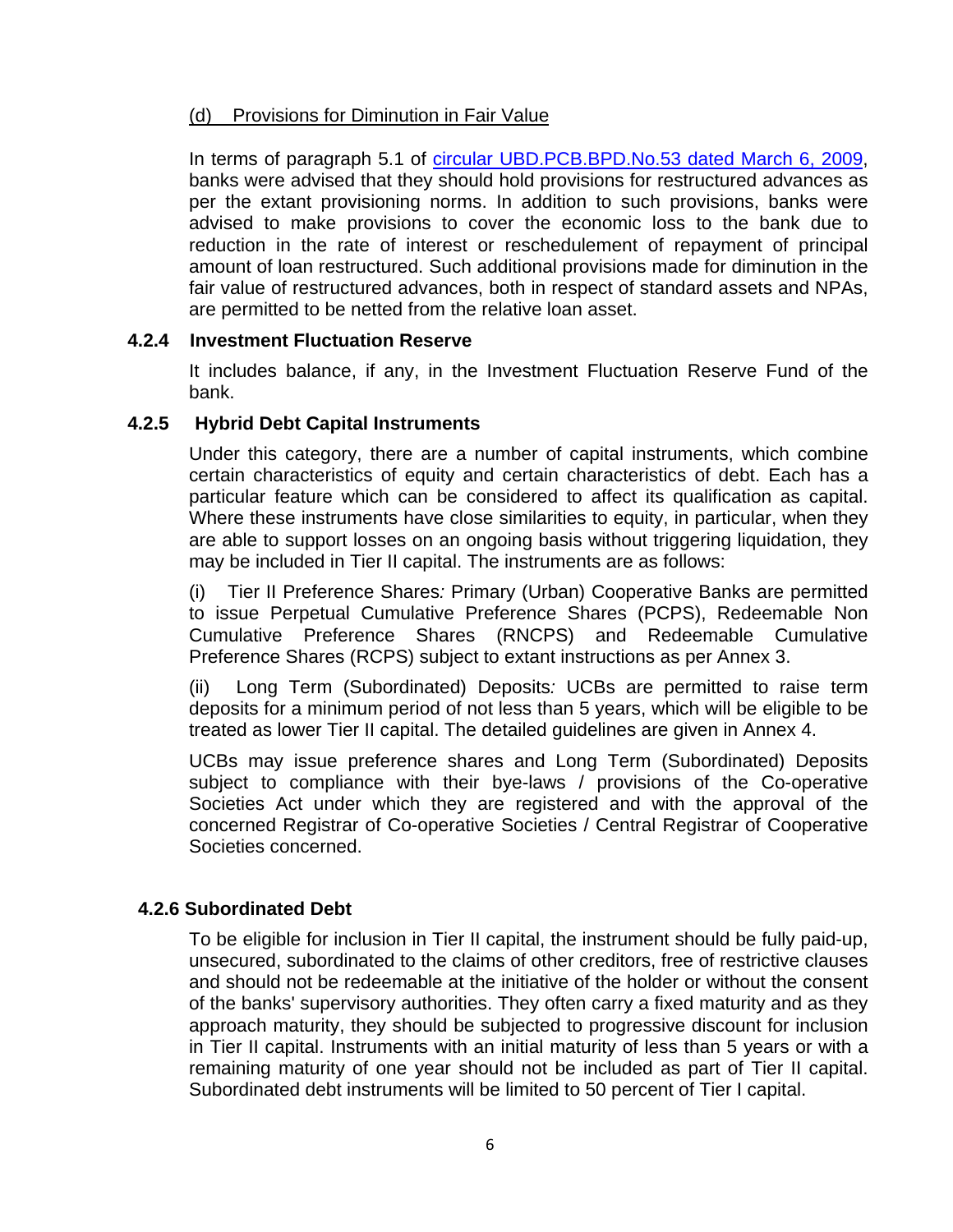# **4.3 Other Conditions**

It may be noted that the total of Tier II elements will be limited to a maximum of 100 percent of total Tier I elements for the purpose of compliance with the norms.

# **5. Capital for Market Risk**

5.1 Market risk is defined as the risk of losses in on-balance sheet and off-balance sheet positions arising from movements in market prices. The market risk positions, which are subject to capital charge are as under:

- The risks pertaining to interest rate related instruments and equities in the trading book; and
- Foreign exchange risk (including open position in precious metals) throughout the bank (both banking and trading books).

5.2 As an initial step towards prescribing capital requirement for market risks, UCBs were advised to assign an additional risk weight of 2.5 per cent on investments. These additional risk weights are clubbed with the risk weights prescribed for credit risk in respect of investment portfolio of UCBs and banks are not required to provide for the same separately. Further, UCBs were advised to assign a risk weight of 100% on the open position limits on foreign exchange and gold and to build up investment fluctuation reserve up to a minimum of 5% of the investments held in HTM and AFS categories in the investment portfolio.

5.3 UCBs having AD Category I licence are required to provide capital for market risk with effect from April 1, 2010. Detailed guidelines on capital charge for market risks are given vide [circular UBD.BPD\(PCB\)Cir.No.42/09.11.600/2009-10 dated](http://www.rbi.org.in/scripts/NotificationUser.aspx?Id=5495&Mode=0)  [February 8, 2010.](http://www.rbi.org.in/scripts/NotificationUser.aspx?Id=5495&Mode=0)

# **6. Returns**

 Banks should furnish to the respective Regional Offices annual return indicating (i) capital funds, (ii) conversion of off-balance sheet / non-funded exposures, (iii) calculation of risk weighted assets, and (iv) calculation of capital funds and risk assets ratio. The format of the return is given in the Annex 2. The returns should be signed by two officials who are authorized to sign the statutory returns submitted to Reserve Bank.

----------------------------------------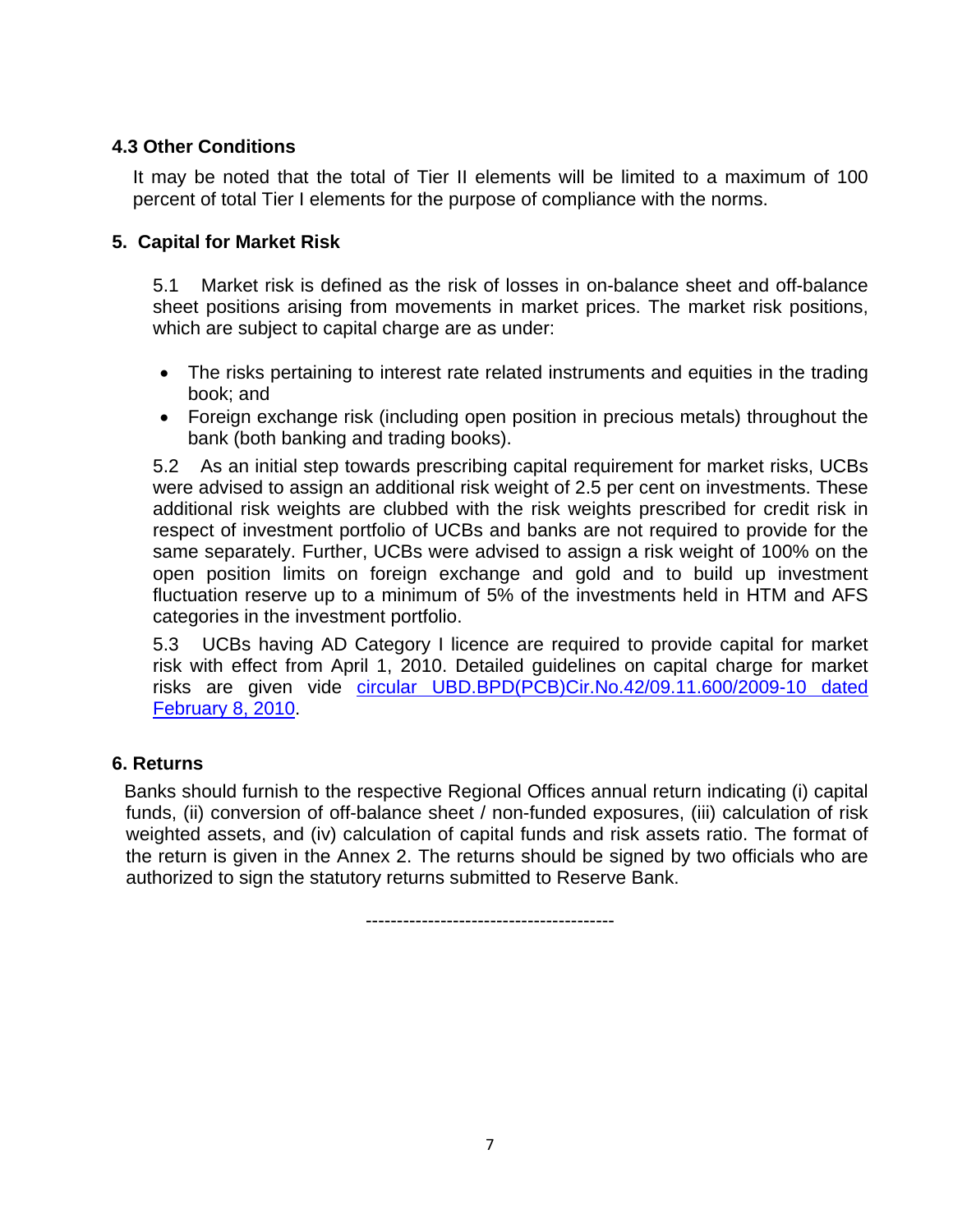# **Prudential Norms - Risk Weights for Computation of CRAR**

(Vide Para No. 4(iii))

# **I. Domestic Operations**

# A. **Funded Risk Assets**

|    | <b>Assets Items</b> |                                                                                                                                                                                                                                                                                                                                     |                                                                                                                                                                                                                                                    | <b>Risk</b><br>Weight |  |  |  |
|----|---------------------|-------------------------------------------------------------------------------------------------------------------------------------------------------------------------------------------------------------------------------------------------------------------------------------------------------------------------------------|----------------------------------------------------------------------------------------------------------------------------------------------------------------------------------------------------------------------------------------------------|-----------------------|--|--|--|
| I. |                     | <b>Balances</b>                                                                                                                                                                                                                                                                                                                     |                                                                                                                                                                                                                                                    |                       |  |  |  |
|    | i.                  | Cash (including foreign currency notes) Balances with<br><b>RBI</b>                                                                                                                                                                                                                                                                 |                                                                                                                                                                                                                                                    |                       |  |  |  |
|    | ii.                 |                                                                                                                                                                                                                                                                                                                                     | Balances in current account with UCBs                                                                                                                                                                                                              | 20                    |  |  |  |
|    | iii.                |                                                                                                                                                                                                                                                                                                                                     | Balances in current account with other banks                                                                                                                                                                                                       | 20                    |  |  |  |
| Ш. |                     |                                                                                                                                                                                                                                                                                                                                     | <b>Investments</b>                                                                                                                                                                                                                                 |                       |  |  |  |
|    | i.                  |                                                                                                                                                                                                                                                                                                                                     | <b>Investment in Government Securities</b>                                                                                                                                                                                                         | 2.5                   |  |  |  |
|    | ii.                 |                                                                                                                                                                                                                                                                                                                                     | Investment in other Approved Securities guaranteed by<br><b>Central Government / State Government</b>                                                                                                                                              | $2.5\,$               |  |  |  |
|    | iii.                | Investment in Other Securities where payment of interest<br>and repayment of principal are quaranteed by Central<br>Govt. (include investment in Indira / Kisan Vikas Patras<br>and investments in bonds & debentures where payment<br>of interest and repayment of principal is guaranteed by<br>Central Govt. / State Government) | 2.5                                                                                                                                                                                                                                                |                       |  |  |  |
|    | iv.                 | Investment in other securities where payment of interest<br>and repayment of principal are guaranteed by State<br>Govt.                                                                                                                                                                                                             |                                                                                                                                                                                                                                                    |                       |  |  |  |
|    |                     |                                                                                                                                                                                                                                                                                                                                     | Note: Investment in securities where payment of interest or repayment of<br>principal is guaranteed by State Government and which has become a non-<br>performing investment, will attract 102.5 percentage risk weight (w.e.f.<br>March 31, 2006) |                       |  |  |  |
|    | v.                  |                                                                                                                                                                                                                                                                                                                                     | Investment in other Approved Securities where payment<br>of interest and repayment of principal is not guaranteed<br>by Central / State Govt.                                                                                                      | 22.5                  |  |  |  |
|    |                     | Investment in Govt. guaranteed securities of government<br>undertakings which do not form part of the approved<br>market borrowing Program                                                                                                                                                                                          |                                                                                                                                                                                                                                                    |                       |  |  |  |
|    | vi.                 | (a) l                                                                                                                                                                                                                                                                                                                               | Claims on commercial banks, District Central Co-<br>operative Banks, and State Co-operative Banks such<br>as fixed deposits, certificates of deposits, etc.                                                                                        | 20                    |  |  |  |
|    |                     |                                                                                                                                                                                                                                                                                                                                     | (b) Claims on other Urban Co-operative banks such as                                                                                                                                                                                               |                       |  |  |  |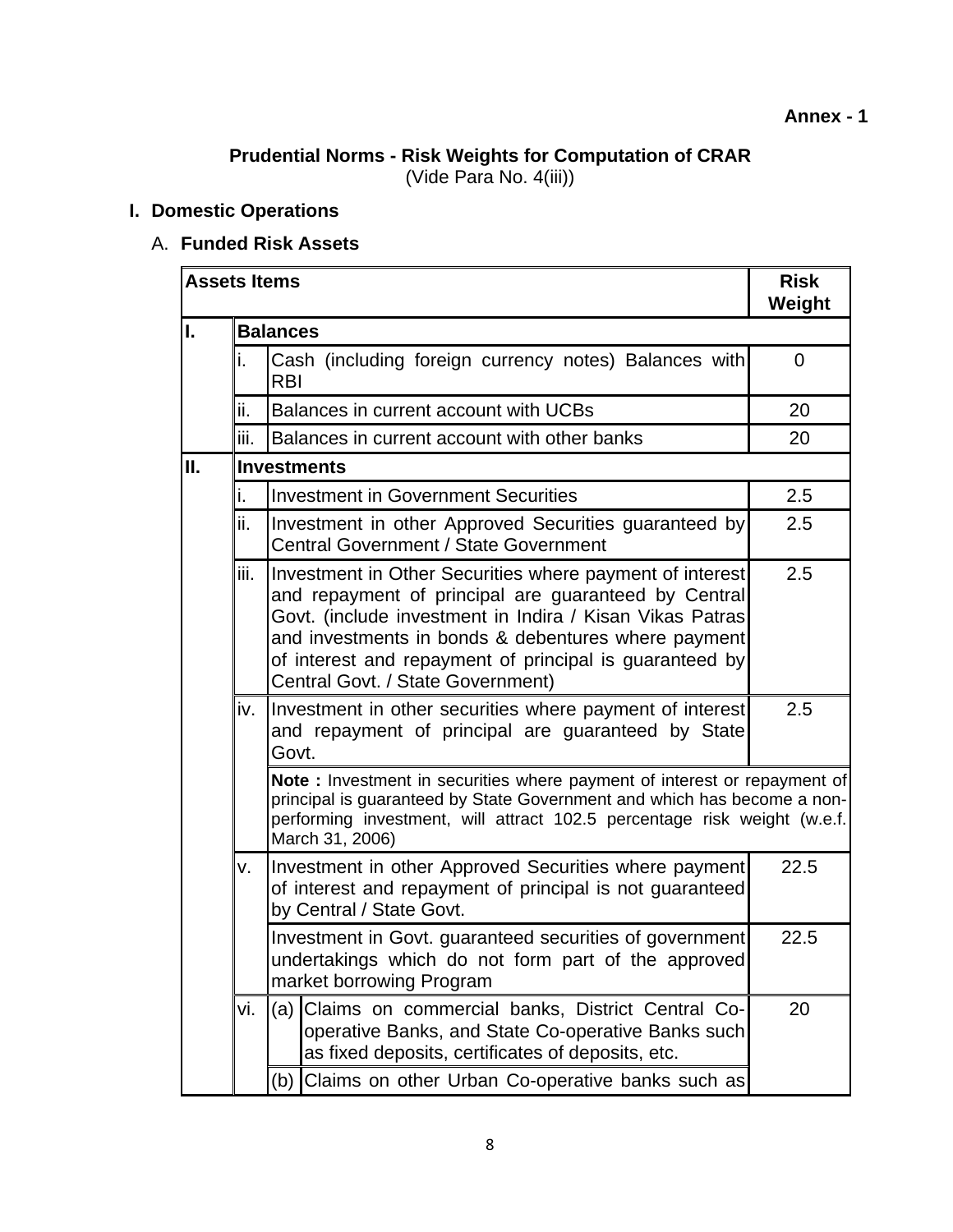|    | term / fixed deposits                                                                                                                                                                                                                                                                                     |                                  |                                                                                                                                   |             |  |  |  |
|----|-----------------------------------------------------------------------------------------------------------------------------------------------------------------------------------------------------------------------------------------------------------------------------------------------------------|----------------------------------|-----------------------------------------------------------------------------------------------------------------------------------|-------------|--|--|--|
|    |                                                                                                                                                                                                                                                                                                           |                                  | vii. Investments in bonds issued by All India Public financial<br>Institutions.                                                   | 102.5       |  |  |  |
|    |                                                                                                                                                                                                                                                                                                           |                                  | viii.lInvestments<br>bonds<br>issued<br>by Public<br>Financial<br>in<br>Institutions for their Tier-II Capital                    | 102.5       |  |  |  |
|    | in bonds/ debentures/Security Receipts<br>ix<br>Investment<br>issued by Securitisation Company/ Reconstruction<br>Company                                                                                                                                                                                 |                                  |                                                                                                                                   |             |  |  |  |
|    | X.                                                                                                                                                                                                                                                                                                        |                                  | All Other Investments<br><b>Note:</b> Intangible assets and losses deducted from Tier I<br>capital should be assigned zero weight | 102.5       |  |  |  |
|    | хi.                                                                                                                                                                                                                                                                                                       |                                  | The off balance sheet (net) position in 'WI' securities,<br>scrip-wise.                                                           | 2.5         |  |  |  |
| Ш. |                                                                                                                                                                                                                                                                                                           |                                  | <b>Loans and Advances</b>                                                                                                         |             |  |  |  |
|    | i.                                                                                                                                                                                                                                                                                                        |                                  | Loans and advances including bills purchased and<br>discounted and other credit facilities guaranteed by GOI                      | $\Omega$    |  |  |  |
|    | ii.                                                                                                                                                                                                                                                                                                       |                                  | Loans guaranteed by State Govt                                                                                                    | $\mathbf 0$ |  |  |  |
|    | iii.<br>A State Government guaranteed advance which has<br>become a non performing advance (w.e.f 31.03.06)                                                                                                                                                                                               |                                  |                                                                                                                                   |             |  |  |  |
|    | Loans granted to PSUs of GOI<br>iv.                                                                                                                                                                                                                                                                       |                                  |                                                                                                                                   |             |  |  |  |
|    | v.                                                                                                                                                                                                                                                                                                        | <b>Real Estate Exposure</b>      |                                                                                                                                   |             |  |  |  |
|    |                                                                                                                                                                                                                                                                                                           | (a)                              |                                                                                                                                   |             |  |  |  |
|    | upto ₹30.00 lakh (LTV* ratio = or < 75 %)                                                                                                                                                                                                                                                                 |                                  |                                                                                                                                   |             |  |  |  |
|    | above ₹30.00 (LTV ratio = or < 75 %).                                                                                                                                                                                                                                                                     |                                  |                                                                                                                                   |             |  |  |  |
|    |                                                                                                                                                                                                                                                                                                           |                                  | Irrespective of the loan amount (LTV ratio >75 %).                                                                                | 100         |  |  |  |
|    |                                                                                                                                                                                                                                                                                                           | (b)                              | <b>Commercial Real Estate</b>                                                                                                     | 100         |  |  |  |
|    | (c) Co-op / group housing societies and Housing Board<br>and for any other purpose.                                                                                                                                                                                                                       |                                  |                                                                                                                                   |             |  |  |  |
|    | Commercial Real Estate - Residential Housing<br>(d)                                                                                                                                                                                                                                                       |                                  |                                                                                                                                   |             |  |  |  |
|    | LTV ratio should be computed as a percentage of total outstanding in the<br>account (viz. "principal + accrued interest + other charges pertaining to the loan"<br>without any netting) in the numerator and the realizable value of the residential<br>property mortgaged to the bank in the denominator |                                  |                                                                                                                                   |             |  |  |  |
|    | vi.                                                                                                                                                                                                                                                                                                       | <b>Retail Loans and Advances</b> |                                                                                                                                   |             |  |  |  |
|    | consumer credit including personal loan<br>(a)                                                                                                                                                                                                                                                            |                                  |                                                                                                                                   |             |  |  |  |
|    |                                                                                                                                                                                                                                                                                                           | (b)                              | loans up to ₹1 lakh against gold and silver ornaments                                                                             | 50          |  |  |  |
|    |                                                                                                                                                                                                                                                                                                           | (c)                              | all other loans and advances including educational<br>loan.                                                                       | 100         |  |  |  |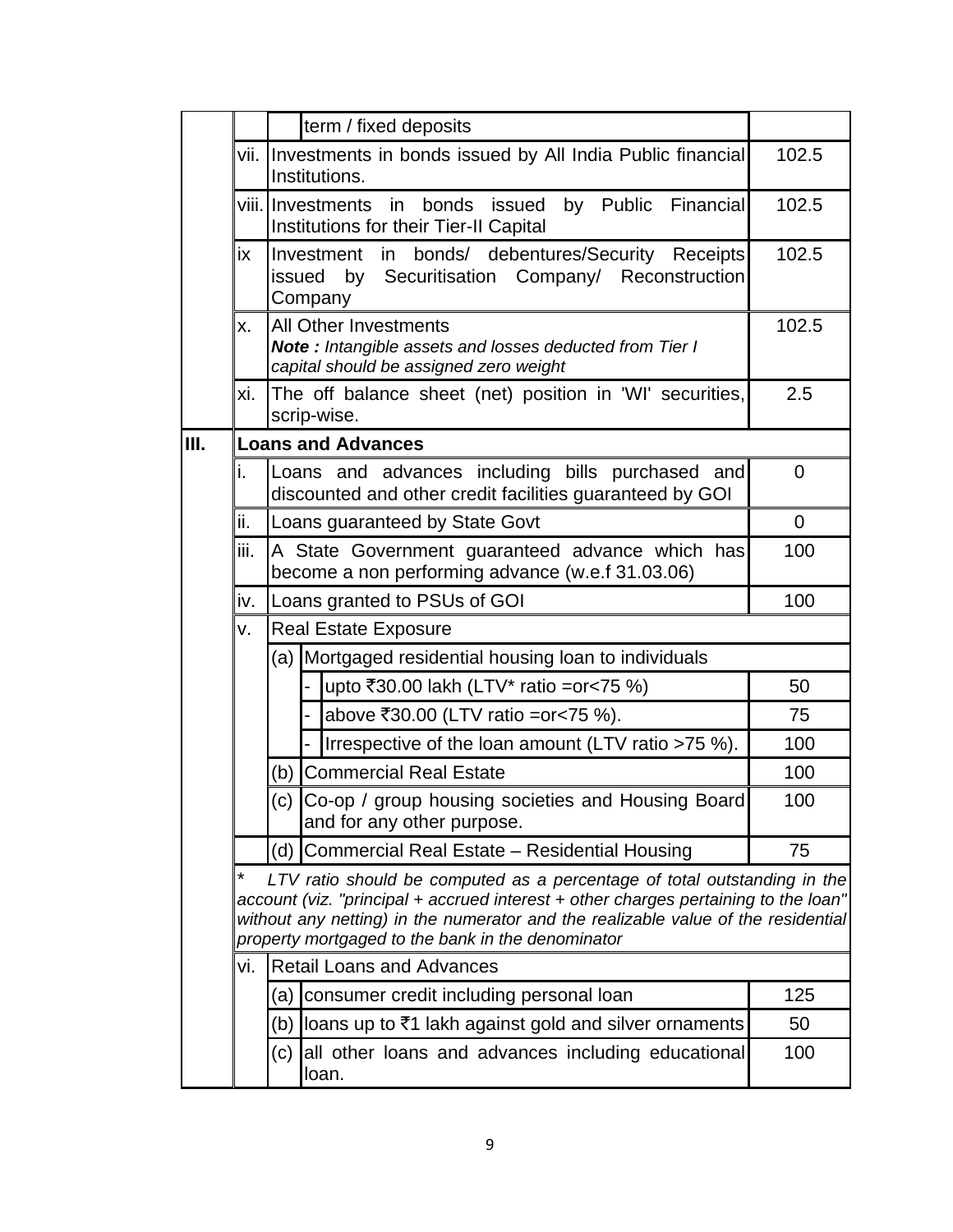|     |                                             |                                                                                                                                                                          | (d) Loans extended against primary / collateral security<br>of shares / debentures                                                                                                                                                     | 127.5          |  |  |
|-----|---------------------------------------------|--------------------------------------------------------------------------------------------------------------------------------------------------------------------------|----------------------------------------------------------------------------------------------------------------------------------------------------------------------------------------------------------------------------------------|----------------|--|--|
|     |                                             |                                                                                                                                                                          | vii. Leased Assets                                                                                                                                                                                                                     |                |  |  |
|     |                                             |                                                                                                                                                                          | (a) Loans and advances for eligible activities to NBFCs<br>engaged in hire purchase / leasing activities now<br>classified as Asset Finance Companies                                                                                  | 100            |  |  |
|     |                                             |                                                                                                                                                                          | (b) loans and advances for eligible activities to Non-<br>Deposit Taking Systemically Important Non-Banking<br>Finance Companies (NBFC-ND-SI) engaged in hire<br>purchase / leasing activities                                         | 125            |  |  |
|     |                                             |                                                                                                                                                                          | viii. Advances covered by DICGC / ECGC                                                                                                                                                                                                 | 50             |  |  |
|     |                                             |                                                                                                                                                                          | ix. Portion of housing loan guaranteed by Credit Risk<br>Guarantee Fund Trust for Low Income<br><b>Housing</b><br>(CRGFTLIH). The balance outstanding<br>excess<br>οf<br>guaranteed portion will attract appropriate risk-weight       | $\overline{0}$ |  |  |
|     |                                             |                                                                                                                                                                          | Note: The risk weight of 50% should be limited to the amount guaranteed and<br>not the entire outstanding balance in the accounts. In other words, the<br>outstanding in excess of the amount guaranteed, will carry 100% risk weight. |                |  |  |
|     | Х.                                          |                                                                                                                                                                          | Advances for term deposits, Life policies, NSCs, IVPs<br>and KVPs where adequate margin is available                                                                                                                                   | 0              |  |  |
|     | xi.                                         | Loans to staff of banks, which are fully covered by<br>superannuation benefits and mortgage of flat / house                                                              | 20                                                                                                                                                                                                                                     |                |  |  |
|     |                                             |                                                                                                                                                                          | Notes : While calculating the aggregate of funded and non-funded exposure of<br>a borrower for the purpose of assignment of risk weight, banks may 'net-off'<br>against the total outstanding exposure of the borrower -               |                |  |  |
|     |                                             |                                                                                                                                                                          | (a) advances Collateralised by cash margins or deposits,                                                                                                                                                                               |                |  |  |
|     | (b)                                         |                                                                                                                                                                          | credit balances in current or other accounts of the borrower which are not<br>earmarked for specific purposes and free from any lien,                                                                                                  |                |  |  |
|     |                                             |                                                                                                                                                                          | (c) In respect of any assets where provisions for depreciation or for bad debts<br>have been made,                                                                                                                                     |                |  |  |
|     | (d)                                         | claims recd. from DICGC / ECGC and kept in a separate $a/c$ pending<br>adjustment in case these are not adjusted against the dues outstanding in<br>the respective a/cs. |                                                                                                                                                                                                                                        |                |  |  |
| IV. |                                             | <b>Other Assets</b>                                                                                                                                                      |                                                                                                                                                                                                                                        |                |  |  |
|     | 1.                                          | 100                                                                                                                                                                      |                                                                                                                                                                                                                                        |                |  |  |
|     | 2.                                          | Other assets                                                                                                                                                             |                                                                                                                                                                                                                                        |                |  |  |
|     |                                             | (i)                                                                                                                                                                      | Interest due on Government securities                                                                                                                                                                                                  | 0              |  |  |
|     |                                             | (ii)                                                                                                                                                                     | Accrued interest on CRR balances maintained with<br><b>RBI</b>                                                                                                                                                                         | $\overline{0}$ |  |  |
|     | Interest receivable on staff loans<br>(iii) |                                                                                                                                                                          |                                                                                                                                                                                                                                        |                |  |  |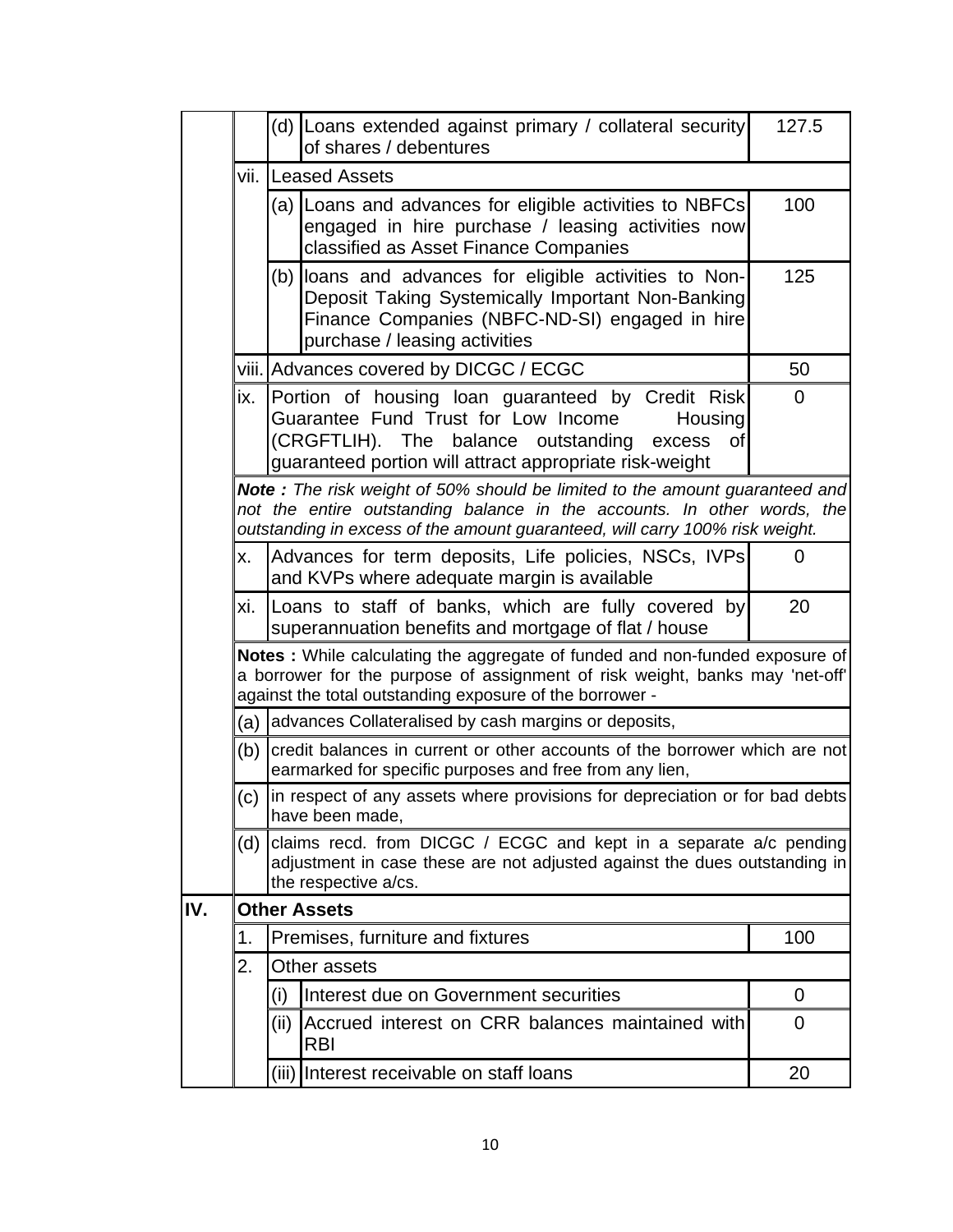|    |                                                                                          |  | (iv) Interest receivable from banks |     |  |  |     | 20 |
|----|------------------------------------------------------------------------------------------|--|-------------------------------------|-----|--|--|-----|----|
|    |                                                                                          |  | $(v)$ All other assets              | 100 |  |  |     |    |
| V. | <b>Market Risk on Open Position</b>                                                      |  |                                     |     |  |  |     |    |
|    | Market risk on foreign exchange open position<br>(Applicable-to-Authorised-Dealers-only) |  |                                     |     |  |  | 100 |    |
|    | 2.                                                                                       |  | Market risk on open gold position   |     |  |  | 10C |    |

# B. **Off-Balance Sheet Items**

The credit risk exposure attached to off-Balance Sheet items has to be first calculated by multiplying the face amount of each of the off-Balance Sheet items by 'credit conversion factors' as indicated in the table below. This will then have to be again multiplied by the weights attributable to the relevant counter-party as specified above.

| SI.<br>No.     | <b>Instruments</b>                                                                                                                                                                                                                         | <b>Credit</b><br><b>Conversion</b><br>Factor (%) |
|----------------|--------------------------------------------------------------------------------------------------------------------------------------------------------------------------------------------------------------------------------------------|--------------------------------------------------|
| $\mathbf{1}$   | Direct credit substitutes e.g. general guarantees<br><b>of</b><br>indebtedness (including stand L/Cs serving as financial<br>guarantees for loans and securities) and acceptances<br>(including endorsements with character of acceptance) | 100                                              |
| $\overline{2}$ | Certain transaction - related contingent items<br>(e.q.<br>warranties and standby L/Cs related to<br>particular<br>transactions)                                                                                                           | 50                                               |
| 3              | Short-term self-liquidating trade-related contingencies (such<br>as documentary credits collateralised by the underlying<br>shipments)                                                                                                     | 20                                               |
| 4              | Sale and repurchase agreement and asset sales with<br>recourse, where the credit risk remains with the bank.                                                                                                                               | 100                                              |
| 5              | Forward asset purchase, forward deposit and partly paid<br>shams and securities, which represent commitments with<br>certain draw down                                                                                                     | 100                                              |
| 6              | Note issuance facilities and revolving underwriting facilities                                                                                                                                                                             | 50                                               |
| $\overline{7}$ | Other commitments (e.g., formal standby facilities and credit)<br>lines) with an original maturity of over one year.                                                                                                                       | 50                                               |
| 8              | Similar commitments with an original maturity upto one year,<br>or which can be unconditionally cancelled at any time.                                                                                                                     | $\Omega$                                         |
| 9              | (i) Guarantees issued by banks against the counter<br>guarantees of other banks                                                                                                                                                            | 20                                               |
|                | (ii) Rediscounting of documentary bills accepted by banks.                                                                                                                                                                                 | 20                                               |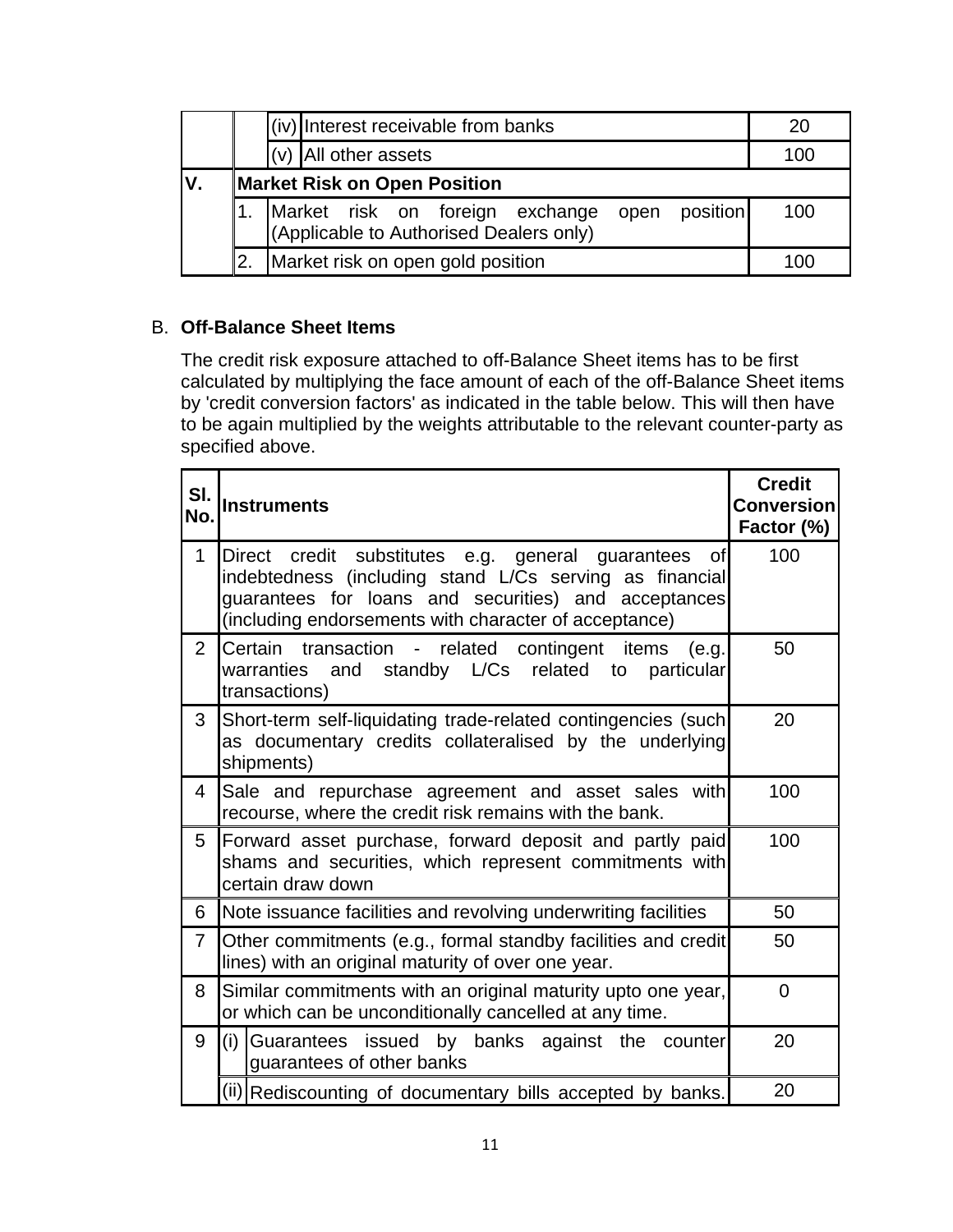|                                                                                                                                                                                                      |                                                                                                                                                                                                                                                                                                                                                                                                                                                                                                                                                                                                                                               | Bills discounted by banks which have been accepted by<br>another bank will be treated as a funded claim on a bank. |   |  |  |  |  |
|------------------------------------------------------------------------------------------------------------------------------------------------------------------------------------------------------|-----------------------------------------------------------------------------------------------------------------------------------------------------------------------------------------------------------------------------------------------------------------------------------------------------------------------------------------------------------------------------------------------------------------------------------------------------------------------------------------------------------------------------------------------------------------------------------------------------------------------------------------------|--------------------------------------------------------------------------------------------------------------------|---|--|--|--|--|
|                                                                                                                                                                                                      | <b>Note</b> : In these cases, banks should be fully satisfied that the risk exposure is, in<br>fact, on the other bank. Bills purchased / discounted / negotiated under LC<br>(where the payment to the beneficiary is not made 'under reserve') will be treated<br>as an exposure on the LC issuing bank and not on the borrower. All clean<br>negotiations as indicated above, will be assigned the risk weight is normally<br>applicable to inter-bank exposures, for capital adequacy purposes. In the case of<br>negotiations 'under reserve' the exposure should be treated as on the borrower<br>and risk weight assigned accordingly. |                                                                                                                    |   |  |  |  |  |
|                                                                                                                                                                                                      |                                                                                                                                                                                                                                                                                                                                                                                                                                                                                                                                                                                                                                               | 10   Aggregate outstanding foreign exchange contracts of original maturity -                                       |   |  |  |  |  |
|                                                                                                                                                                                                      |                                                                                                                                                                                                                                                                                                                                                                                                                                                                                                                                                                                                                                               | Less than 14 calendar days                                                                                         | 0 |  |  |  |  |
|                                                                                                                                                                                                      |                                                                                                                                                                                                                                                                                                                                                                                                                                                                                                                                                                                                                                               | more than 14 days but less than one year                                                                           | 2 |  |  |  |  |
|                                                                                                                                                                                                      |                                                                                                                                                                                                                                                                                                                                                                                                                                                                                                                                                                                                                                               | for each additional year or part thereof                                                                           | 3 |  |  |  |  |
|                                                                                                                                                                                                      |                                                                                                                                                                                                                                                                                                                                                                                                                                                                                                                                                                                                                                               | Notes:                                                                                                             |   |  |  |  |  |
|                                                                                                                                                                                                      | While calculating the aggregate of funded and non-funded exposure of a<br>borrower for the purpose of assignment of risk weight, bank may 'net-off' against<br>the total outstanding exposure of the borrower credit balances in current or other<br>accounts which are not earmarked for specific purposes and free from any lien.                                                                                                                                                                                                                                                                                                           |                                                                                                                    |   |  |  |  |  |
| After applying the conversion factor as indicated above, the adjusted off-Balance<br>Sheet value shall again be multiplied by the weight attributable to the relevant<br>counter-party as specified. |                                                                                                                                                                                                                                                                                                                                                                                                                                                                                                                                                                                                                                               |                                                                                                                    |   |  |  |  |  |

*Note : At present, Primary Urban Cooperative Banks may not be undertaking most of the off balance sheet transactions. However, keeping in view their potential for expansion, riskweights are indicated against various off balance sheet items, which, perhaps Primary Urban Cooperative Banks may undertake in future.* 

# **II. Additional Risk Weights in respect of Overseas Operations of Banks** (Applicable to Authorised Dealers only)

# 1. **Foreign Exchange and Interest Rate related Contracts**

- (i) Foreign exchange contracts include the following:
	- (a) Cross currency interest rate swaps
	- (b) Forward foreign exchange contracts
	- (c) Currency futures
	- (d) Currency options purchased
	- (e) Other contracts of a similar nature
- (ii) As in the case of other off-Balance Sheet items, a two stage calculation prescribed below shall be applied :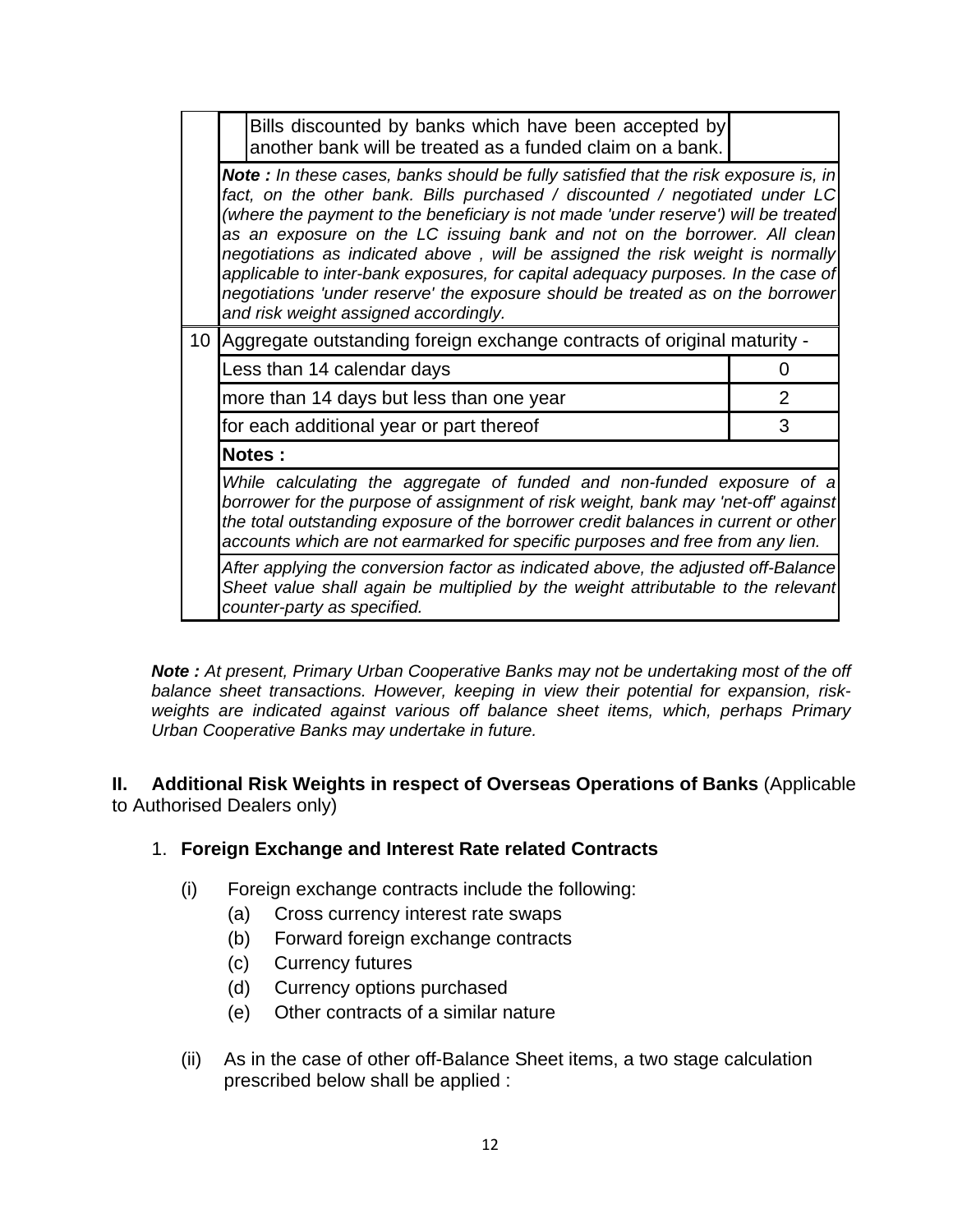(a) Step 1 - The notional principal amount of each instrument is multiplied by the conversion factor given below :

| <b>Original Maturity</b>         | <b>Conversion Factor</b> |
|----------------------------------|--------------------------|
| Less than one year               | 2%                       |
| One year and less than two years | 5% (i.e. $2\% + 3\%)$    |
| For each additional year         | 3%                       |

 (b) Step 2 - The adjusted value thus obtained shall be multiplied by the risk weight allotted to the relevant counter-party as given in I-A above.

# 2. **Interest Rate Contracts**

- (iii) Interest rate contracts include the following :
	- (a) Single currency interest rate swaps
	- (b) Basic swaps
	- (c) Forward rate agreements
	- (d) Interest rate futures
	- (e) Interest rate options purchased
	- (f) Other contracts of a similar nature
- (iv) As in the case of other off-Balance Sheet items, a two stage calculation prescribed below shall be applied:

 (a) Step 1 - The notional principal amount of each instrument is multiplied by the percentage given below :

| <b>Original Maturity</b>         | <b>Conversion Factor</b> |
|----------------------------------|--------------------------|
| Less than one year               | 0.5%                     |
| One year and less than two years | $1.0\%$                  |
| For each additional year         | 1.0%                     |

 (b) Step 2 - The adjusted value thus obtained shall be multiplied by the risk weightage allotted to the relevant counter-party as given in I-A above.

*Note: At present, most of the Primary (Urban) Cooperative Banks are not carrying out forex transactions. However, those who have been given A.D's licence may undertake transactions mentioned above. In the event of any uncertainly in assigning risk weight against a specific transaction, RBI clarification may be sought for.*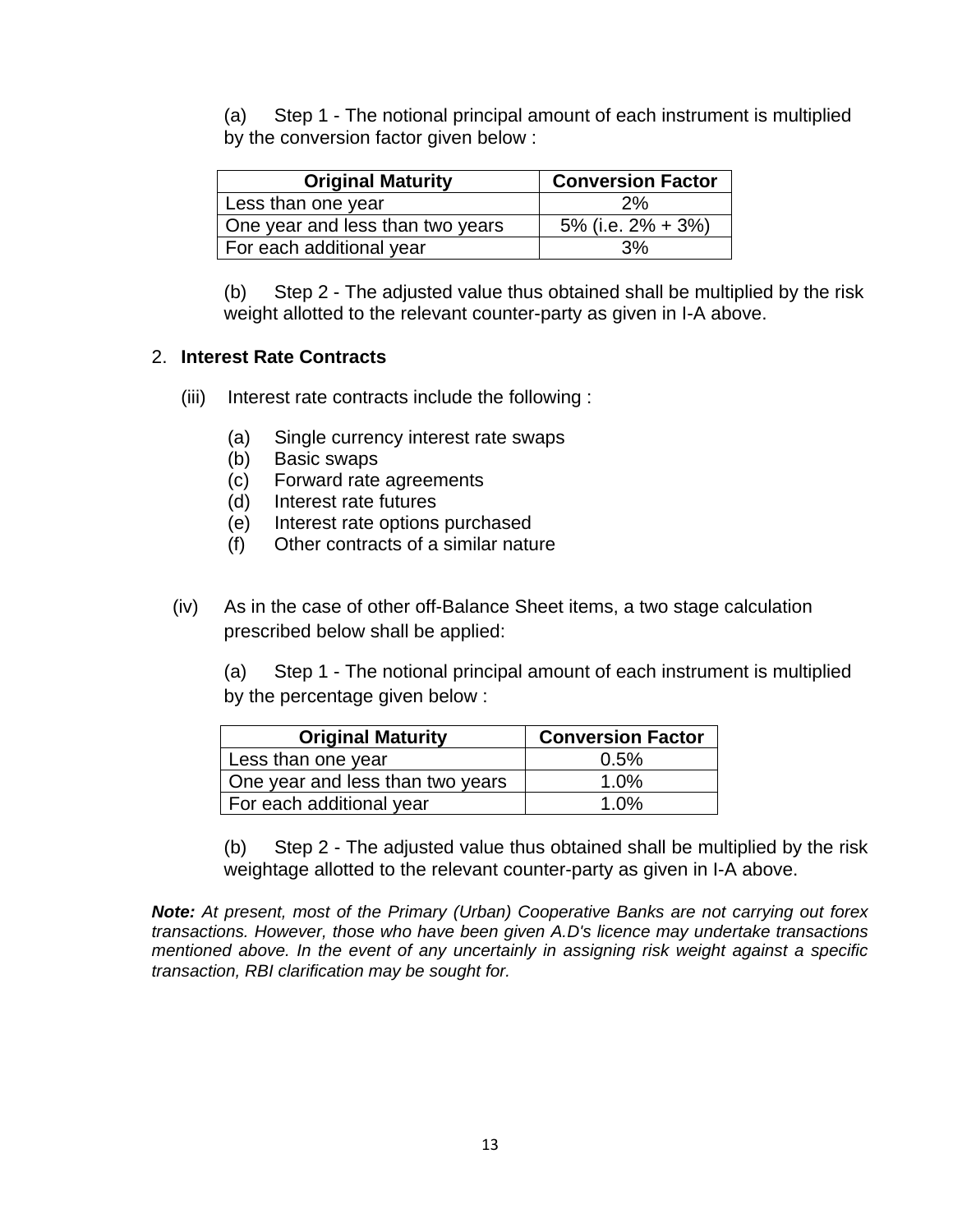# 3. **Repo in Corporate Bonds**

UCBs which are lenders of funds in the repo transaction are required to provide counter-party credit risk corresponding to the risk weight for such exposure as applicable to the loan / investment exposure.

----------------------------------------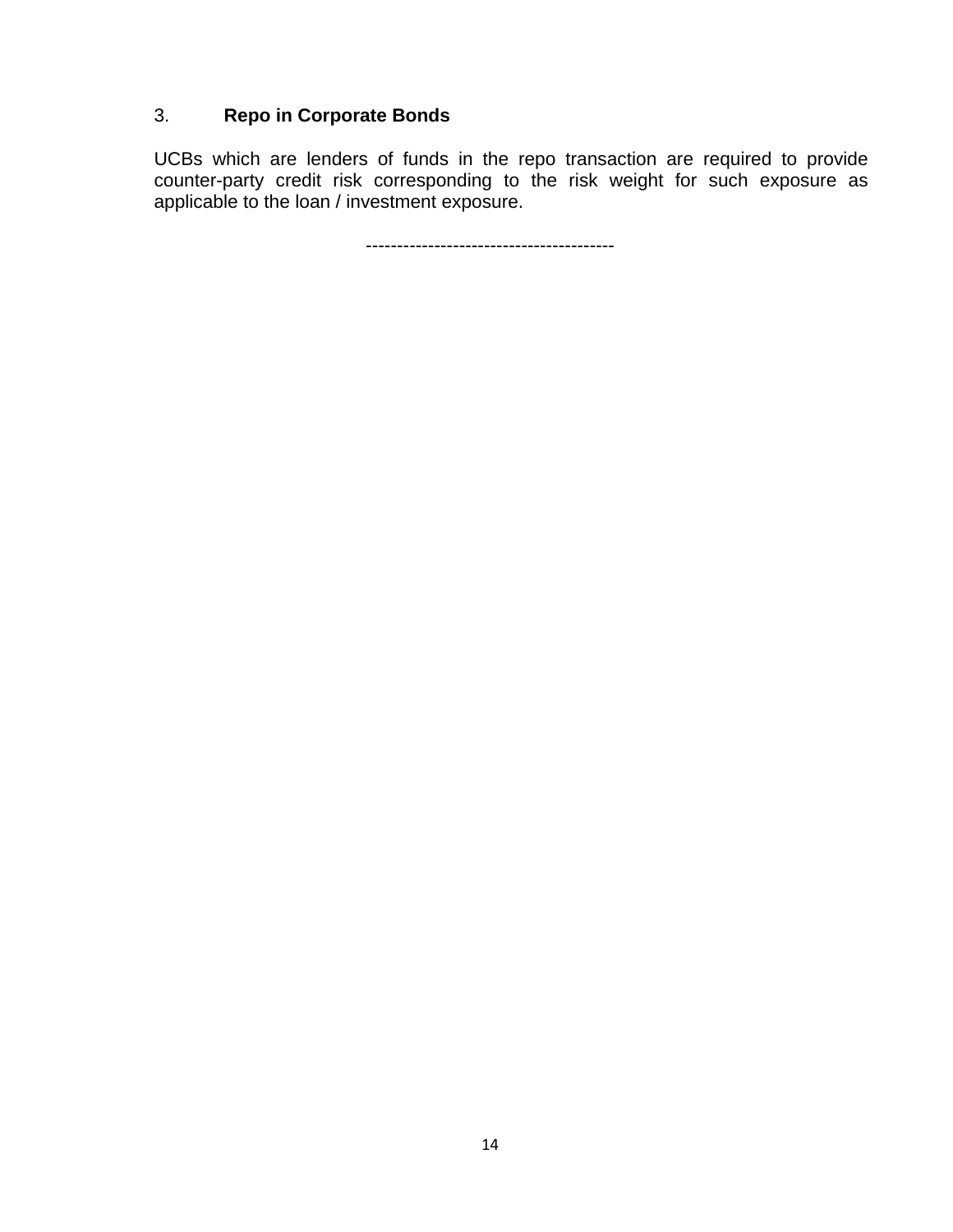# **(Proforma for Returns)**

(Vide Para No. 6)

# **[Statement of Capital Funds, Risk Assets / Exposures and Risk Asset Ratio](http://172.16.3.15/kmt/returns/5y09.xls)**

# **1. Part A - Capital Fund and Risk Assets Ratio**

 $($ ₹ in lakh)

|       | <b>Capital Funds</b>                                                                                                                                                                                                                                                                                                                                                                                                                                     |  |
|-------|----------------------------------------------------------------------------------------------------------------------------------------------------------------------------------------------------------------------------------------------------------------------------------------------------------------------------------------------------------------------------------------------------------------------------------------------------------|--|
| A     | <b>Tier I Capital elements</b>                                                                                                                                                                                                                                                                                                                                                                                                                           |  |
|       | (a) Paid-up Capital                                                                                                                                                                                                                                                                                                                                                                                                                                      |  |
|       | Less: Intangible assets and losses                                                                                                                                                                                                                                                                                                                                                                                                                       |  |
|       | Net Paid-up Capital                                                                                                                                                                                                                                                                                                                                                                                                                                      |  |
|       | (b) Reserves & Surplus                                                                                                                                                                                                                                                                                                                                                                                                                                   |  |
|       | 1. Statutory reserves :                                                                                                                                                                                                                                                                                                                                                                                                                                  |  |
|       | 2. Capital reserves (see note below)                                                                                                                                                                                                                                                                                                                                                                                                                     |  |
|       | 3. Other reserves                                                                                                                                                                                                                                                                                                                                                                                                                                        |  |
|       | 4. Surplus in Profit & Loss Account*                                                                                                                                                                                                                                                                                                                                                                                                                     |  |
|       | <b>Total Reserves &amp; Surplus</b>                                                                                                                                                                                                                                                                                                                                                                                                                      |  |
|       | Total Capital Funds (a + b)                                                                                                                                                                                                                                                                                                                                                                                                                              |  |
|       | Notes: Capital reserves representing surplus on sales of assets and held in a<br>separate account will be included                                                                                                                                                                                                                                                                                                                                       |  |
|       | loan losses and other asset losses or diminution in the value of any assets will not be<br>reckoned as Tier I capital funds.                                                                                                                                                                                                                                                                                                                             |  |
|       | In case of surplus in P & L Account [ not allocated and yet to be approved by AGM<br>the following assumption may be made:<br>(a) The current year's surplus may be nationally arrived at to the extent recommended<br>by the BOD to be allocated among various reserves/funds and retained in business.<br>(b) Where the BOD have not decided the distribution of the surplus, it may be<br>notionally arrived at on the basis of last 3 years average. |  |
| B     | <b>Tier II capital elements</b>                                                                                                                                                                                                                                                                                                                                                                                                                          |  |
| (i)   | Undisclosed reserves                                                                                                                                                                                                                                                                                                                                                                                                                                     |  |
| (iii) | <b>Revaluation reserves</b>                                                                                                                                                                                                                                                                                                                                                                                                                              |  |
| (iii) | General provisions and loss reserves #                                                                                                                                                                                                                                                                                                                                                                                                                   |  |
| (iv)  | Investment Fluctuation Reserves / Funds                                                                                                                                                                                                                                                                                                                                                                                                                  |  |
| (v)   | Hybrid debt capital instruments                                                                                                                                                                                                                                                                                                                                                                                                                          |  |
| (vi)  | Subordinated debts                                                                                                                                                                                                                                                                                                                                                                                                                                       |  |
|       | Total                                                                                                                                                                                                                                                                                                                                                                                                                                                    |  |
|       | Total of $I(A + B)$                                                                                                                                                                                                                                                                                                                                                                                                                                      |  |
|       | # Includes General Provision on standard assets (subject to restrictions)                                                                                                                                                                                                                                                                                                                                                                                |  |
| līī   | <b>Risk Assets</b>                                                                                                                                                                                                                                                                                                                                                                                                                                       |  |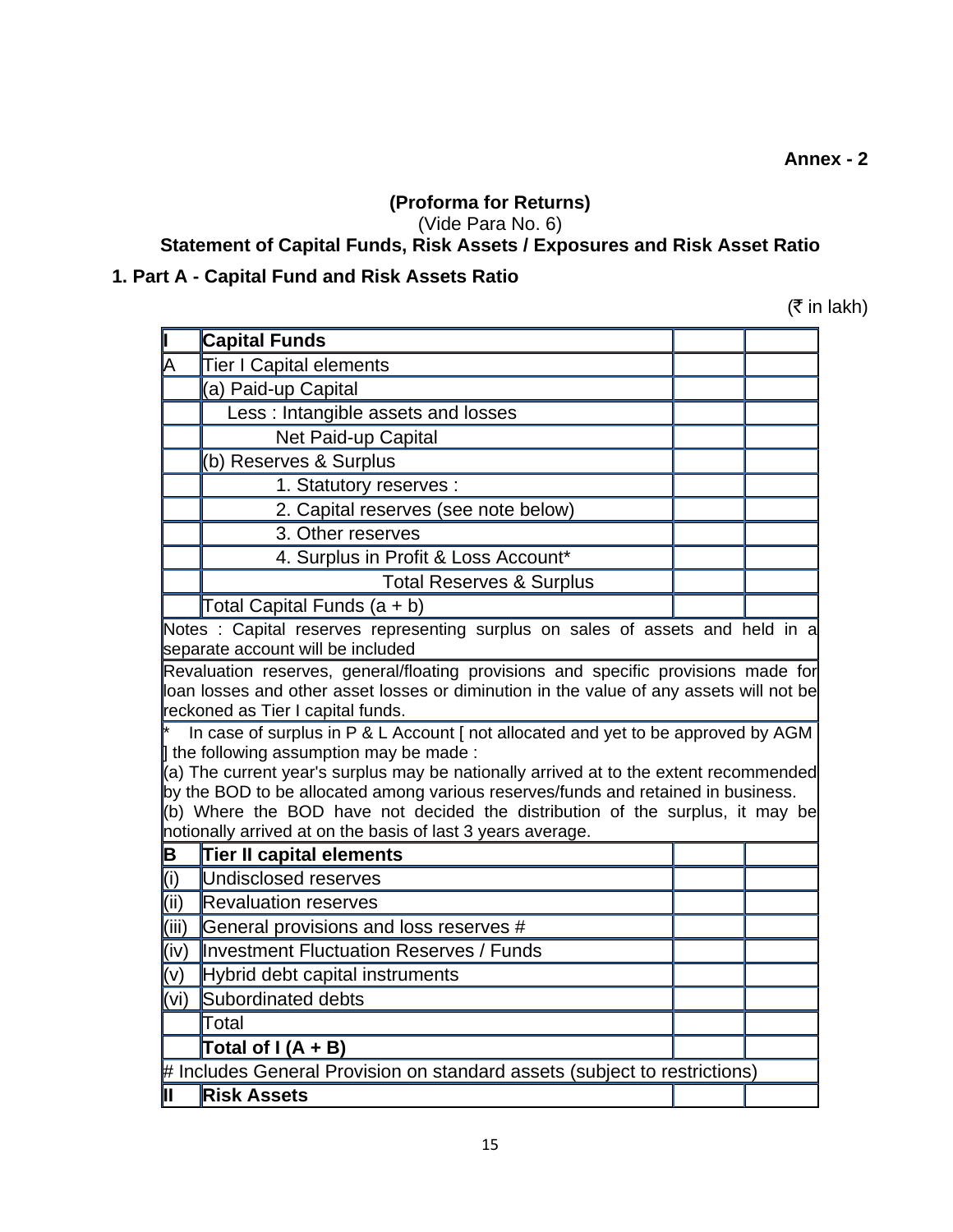| ka)                     | Adjusted value of funded risk assets i.e. on Balance<br>Sheet items (to tally with Part `B')   |  |
|-------------------------|------------------------------------------------------------------------------------------------|--|
| (b)                     | Adjusted value of non-funded and off-Balance Sheet<br>litems (to tally with Part $\degree$ C') |  |
| (C)                     | Total risk-weighted assets (a+b)                                                               |  |
| $\mathbf{\mathsf{III}}$ | Percentage of capital funds to risk-weighted assets I<br>$II \times 100$                       |  |

# **2. Part B - Weighted Assets i.e. On-Balance Sheet Items**

 $(\bar{\bar{\mathbf{z}}}$  in lakh)

|                                                                                                                                                                    | <b>Book</b><br>Value | Risk weight | <b>Risk</b><br>adjusted<br>value |
|--------------------------------------------------------------------------------------------------------------------------------------------------------------------|----------------------|-------------|----------------------------------|
| 1                                                                                                                                                                  | $\mathbf{2}$         | 3           | 4                                |
| <b>I.CASH &amp; BANK BALANCES</b>                                                                                                                                  |                      |             |                                  |
| a) Cash in hand (including foreign currency<br>notes)                                                                                                              |                      |             |                                  |
| b) Balance with banks in India                                                                                                                                     |                      |             |                                  |
| i) Balance with RBI                                                                                                                                                |                      |             |                                  |
| ii) Balances with banks                                                                                                                                            |                      |             |                                  |
| 1. Current account (in India and outside<br>India)                                                                                                                 |                      |             |                                  |
| 2. Other accounts (in India and outside<br>India)                                                                                                                  |                      |             |                                  |
| 3. Current Account balances with other<br>primary co-operative banks                                                                                               |                      |             |                                  |
| II. Money at Call and Short Notice                                                                                                                                 |                      |             |                                  |
| <b>III. INVESTMENTS</b>                                                                                                                                            |                      |             |                                  |
| a) Government and other approved Securities*                                                                                                                       |                      |             |                                  |
| b) Other (net of depreciation provided)                                                                                                                            |                      |             |                                  |
| IV. ADVANCES**                                                                                                                                                     |                      |             |                                  |
| Loans and advances, bills purchased and<br>discounted and other credit facilities                                                                                  |                      |             |                                  |
| a) Claim guaranteed by Govt of India                                                                                                                               |                      |             |                                  |
| b) Claims guaranteed by State Govt                                                                                                                                 |                      |             |                                  |
| c) Claims on public sector undertakings of<br>Government of India                                                                                                  |                      |             |                                  |
| d) Claims on PSUs of State Governments                                                                                                                             |                      |             |                                  |
| e) Others                                                                                                                                                          |                      |             |                                  |
| 1. Netting may be done only for advances<br>Notes:<br>collateralised by cash margins in deposits and in<br>respect of assets where provisions for depreciation for |                      |             |                                  |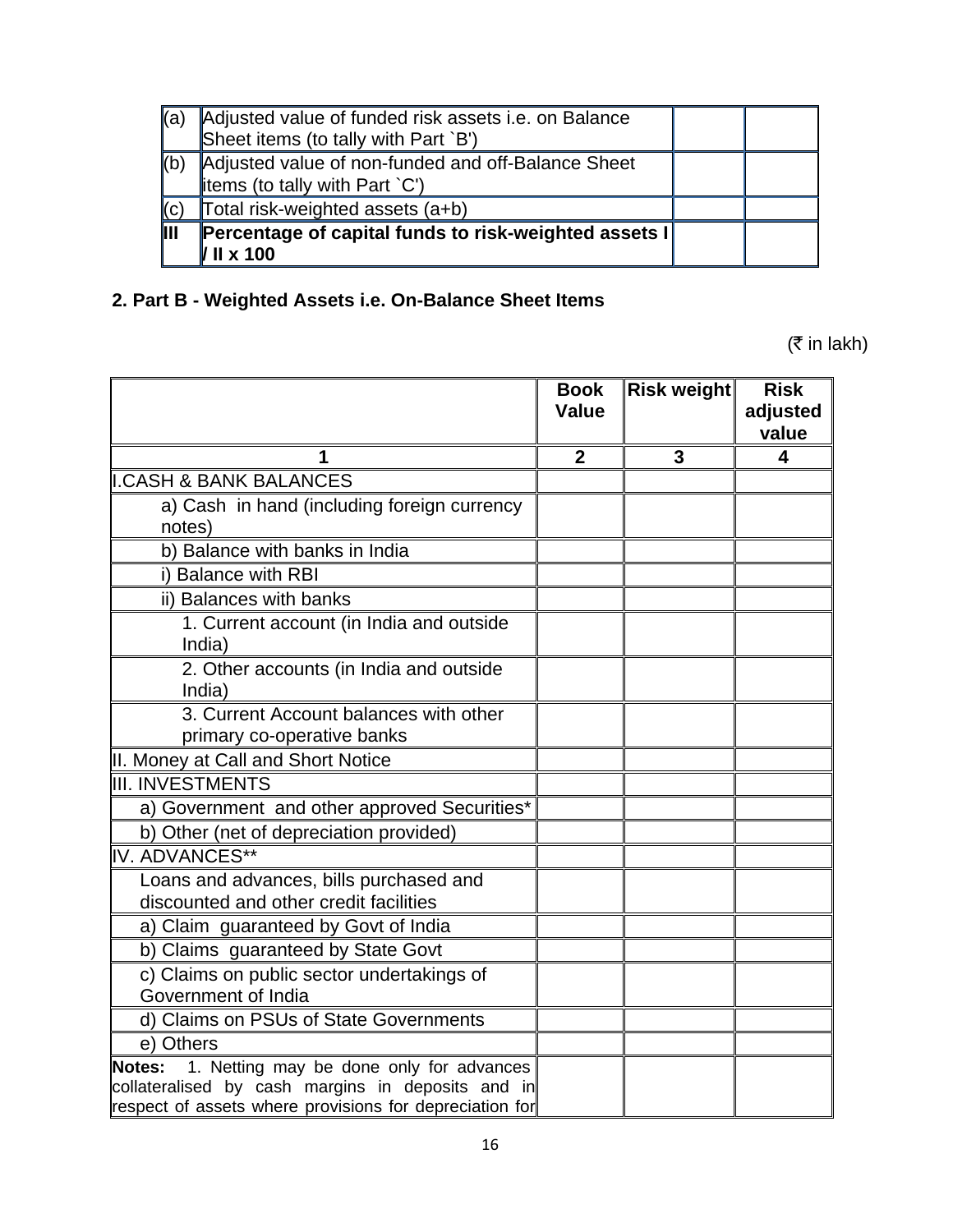| bad and doubtful debts have been made.                                                                                                          |  |  |  |
|-------------------------------------------------------------------------------------------------------------------------------------------------|--|--|--|
| 2. Equity investments in subsidiaries, intangible assets<br>and losses deducted from Tier I capital should be<br>assigned zero weight.          |  |  |  |
| V. Premises (net of depreciation provided)                                                                                                      |  |  |  |
| VI. Furniture and fixtures (net of depreciation<br>provided)                                                                                    |  |  |  |
| VII. Other assets (including branch adjustments,<br>non-banking assets, etc.)                                                                   |  |  |  |
| Total                                                                                                                                           |  |  |  |
| * Provision, if any, made for depreciation in investments in Government and other approved<br>securities may be indicated by way of a footnote. |  |  |  |

*\*\* Provisions held, either general or specific, for bad and doubtful debts and standard assets may be indicated by way of footnote.*

#### **Part C - Weighed Non-funded Exposures / Off-Balance Sheet Items Each off-Balance Sheet item may be submitted in the format indicated below:**

 $($ ₹ in Lakh)

|           |                       |            |             | ヽ  . ㄴ   |
|-----------|-----------------------|------------|-------------|----------|
| Nature of | Book Value Conversion | Equivalent | <b>Risk</b> | Adjusted |
| Item      | Factor                | Value      | Weight      | Value    |
|           |                       |            |             |          |
|           |                       |            |             |          |
|           |                       |            |             |          |
|           |                       |            |             |          |
|           |                       |            |             |          |
|           |                       |            |             |          |

Note : *Netting may be done only for advances collateralised by cash margins or deposits and in respect of assets where provisions for depreciation or for bad and doubtful debts.*

----------------------------------------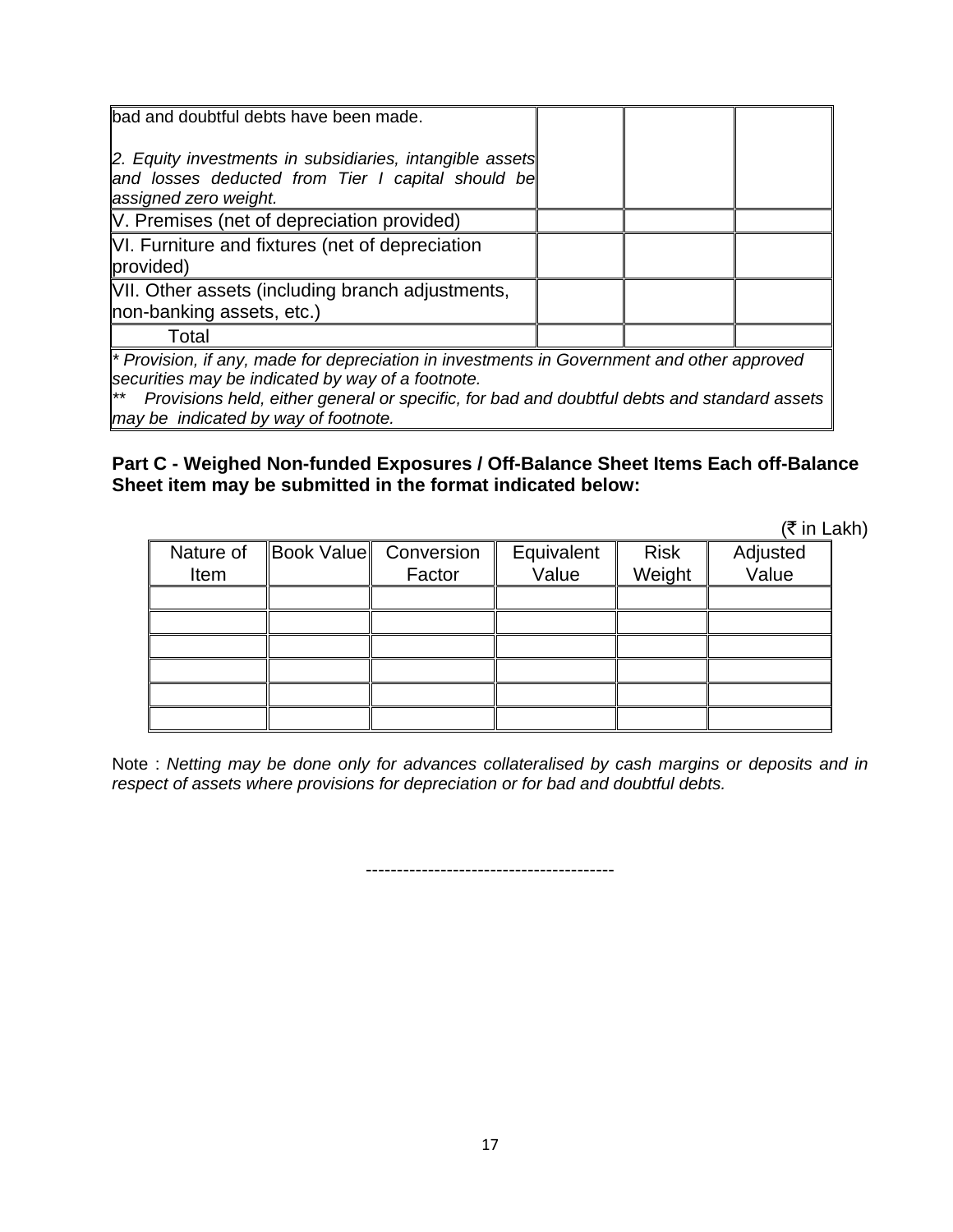# **Guidelines to Primary (Urban) Cooperative Banks (UCBs) on Issue of Preference Shares**

# **A. Perpetual Non-Cumulative Preference Shares (PNCPS)**

UCBs may issue Perpetual Non-Cumulative Preference Shares (PNCPS) with the prior permission of the respective Registrar / Central Registrar of Cooperative Societies (RCS / CRCS) granted in consultation with the Reserve Bank. PNCPS should be issued at par. The amounts raised through PNCPS which comply with the following terms and conditions will be eligible to be treated as Tier I capital.

# **2**. **Terms of Issue**

# *2.1 Limits*

The outstanding amount of PNCPS would be eligible for inclusion in Tier I capital and should not exceed 20 % of total Tier I capital excluding PNCPS at any point of time. The above limit will be based on the amount of Tier I capital after deduction of goodwill and other intangible assets but before the deduction of investments.

# *2.2 Amount*

The amount of PNCPS to be raised may be decided by the Board of Directors of banks.

# **2.3** *Maturity*

The PNCPS shall be perpetual.

# **2.4** *Options*

- (i) PNCPS shall not be issued with a 'put option' or 'step up option'.
- (ii) However, banks may issue PNCPS with a call option at a particular date subject to following conditions :

(a) The call option on the instrument is permissible after the instrument has run for at least ten years; and

(b) Call option shall be exercised only with the prior approval of Reserve Bank of India (Urban Banks Department). While considering the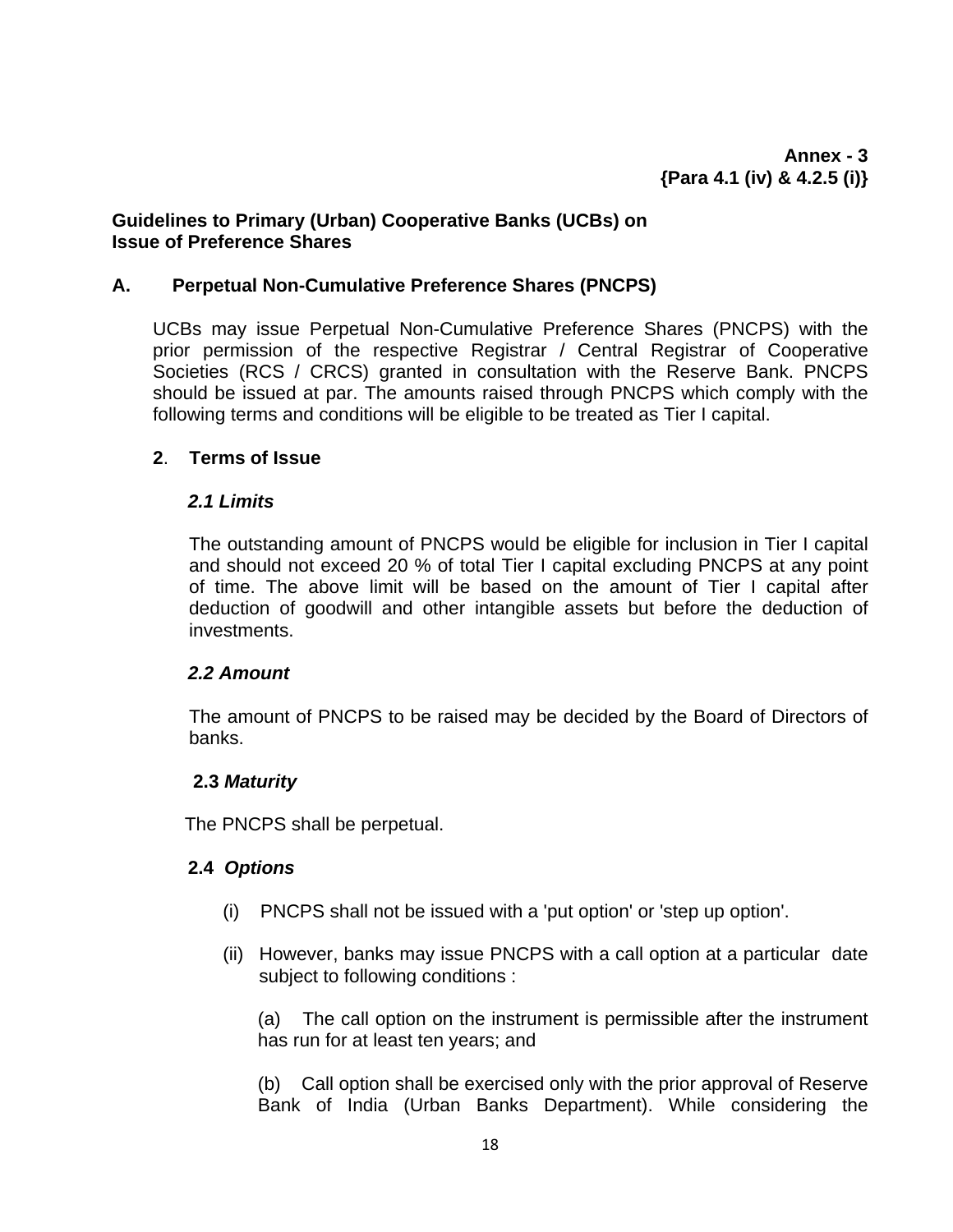proposals received from banks for exercising the call option, the Reserve Bank would, among other things, take into consideration the bank's CRAR position both at the time of exercise of the call option and after exercise of the call option.

# *2.5 Classification in the Balance Sheet*

These instruments will be classified as 'capital' and shown separately in the Balance Sheet.

# *2.6 Dividend*

The rate of dividend payable to the investors will be a fixed rate or a floating rate referenced to a market determined rupee interest benchmark rate

# **2.7** *Payment of Dividend*

(a) The issuing bank shall pay dividend subject to availability of distributable surplus out of current year's earnings, and if -

(i) The bank's CRAR is above the minimum regulatory requirement prescribed by the Reserve Bank;

(ii) The impact of such payment does not result in bank's capital to risk weighted assets ratio (CRAR) falling below or remaining below the minimum regulatory requirement prescribed by the Reserve Bank; and

(iii) While paying dividends, it may be ensured that the current year balance sheet does not show any accumulated losses

(b) The dividend shall not be cumulative. i.e., dividend missed in a year will not be paid in future years, even if adequate profit is available and the level of CRAR conforms to the regulatory minimum. When dividend is paid at a rate less than the prescribed rate, the unpaid amount will not be paid in future years, even if adequate profit is available and the level of CRAR conforms to the regulatory minimum.

(c) All instances of non-payment of dividend / payment of a dividend at a lesser rate than prescribed in consequence of conditions as at (a) above should be reported by the issuing banks to the Chief General Manager-in-Charge of Urban Banks Department, Central Office of the Reserve Bank of India, Mumbai.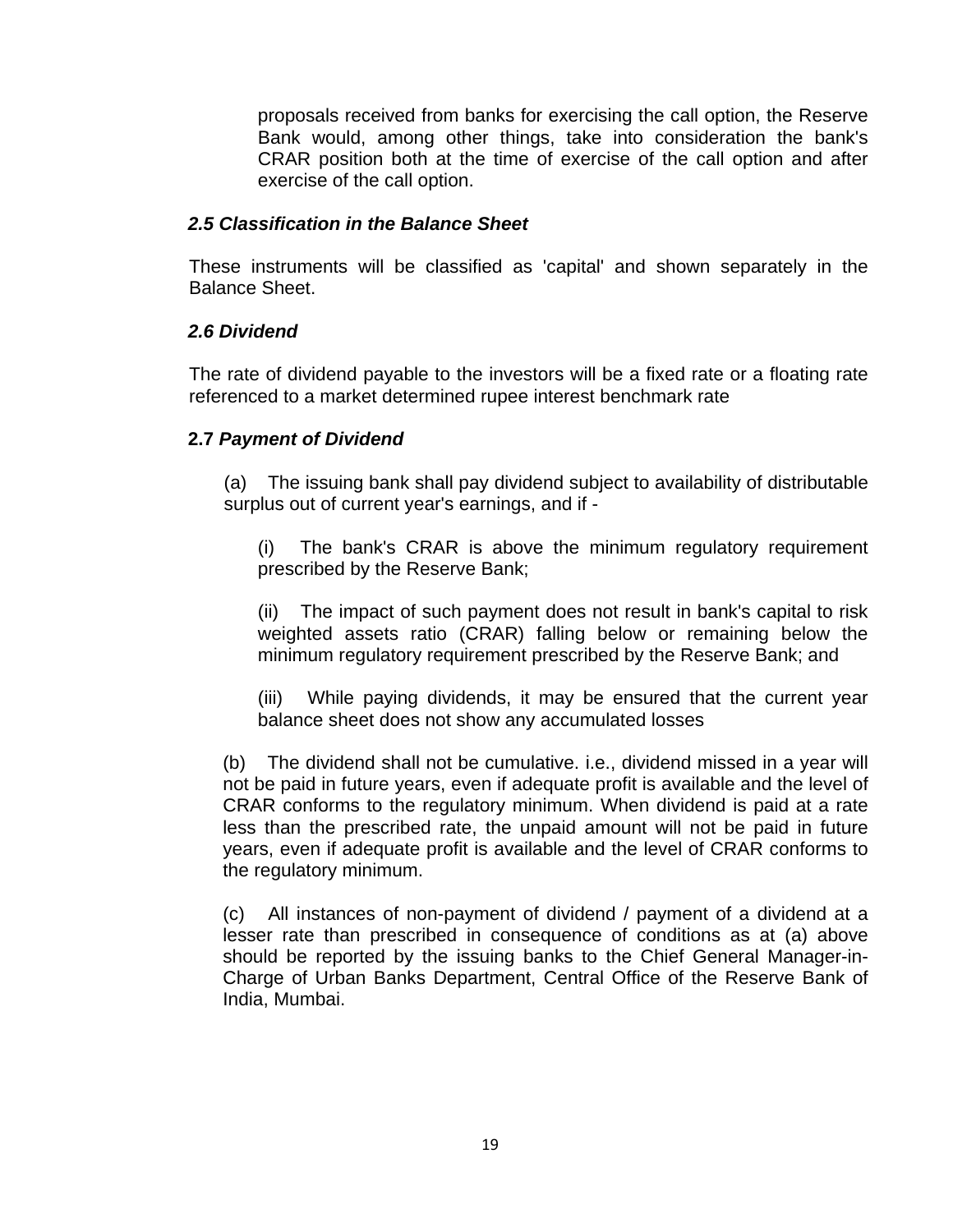# *2.8 Seniority of Claim*

The claims of the investors in PNCPS shall be senior to the claims of investors in equity shares and subordinated to the claims of all other creditors and the depositors.

# *2.9 Voting Rights*

The investors in PNCPS will not be eligible for any voting rights.

# **2.10** *Other Conditions*

(a) PNCPS should be fully paid-up, unsecured, and free of any restrictive clauses.

(b) The PNCPS may be rated at the discretion of the issuer.

(c) Banks should comply with the terms and conditions, if any, stipulated by other regulatory authorities in regard to issue of the PNCPS, provided they do not result in violation of any of the terms and conditions specified in these guidelines. Any instance of conflict, shall be brought to the notice of the RBI for seeking confirmation of the eligibility of the instrument for inclusion in Tier I capital.

# **3. Compliance with Reserve Requirements**

(a) The funds collected for the issue and held by the bank pending finalization of allotment of the Tier I preference shares will have to be taken into account for the purpose of calculating reserve requirements.

(b) However, the total amount raised by the bank by issue of PNCPS shall not be reckoned as liability for calculation of net demand and time liabilities for the purpose of reserve requirements and, as such, will not attract CRR / SLR requirements.

# **4**. **Reporting Requirements**

Banks issuing PNCPS shall submit a report to the Chief General Manager-incharge, Urban Banks Department , Reserve Bank of India, Mumbai giving details of the capital raised, including the terms and conditions of issue as specified above together with a copy of the offer document soon after the issue is completed.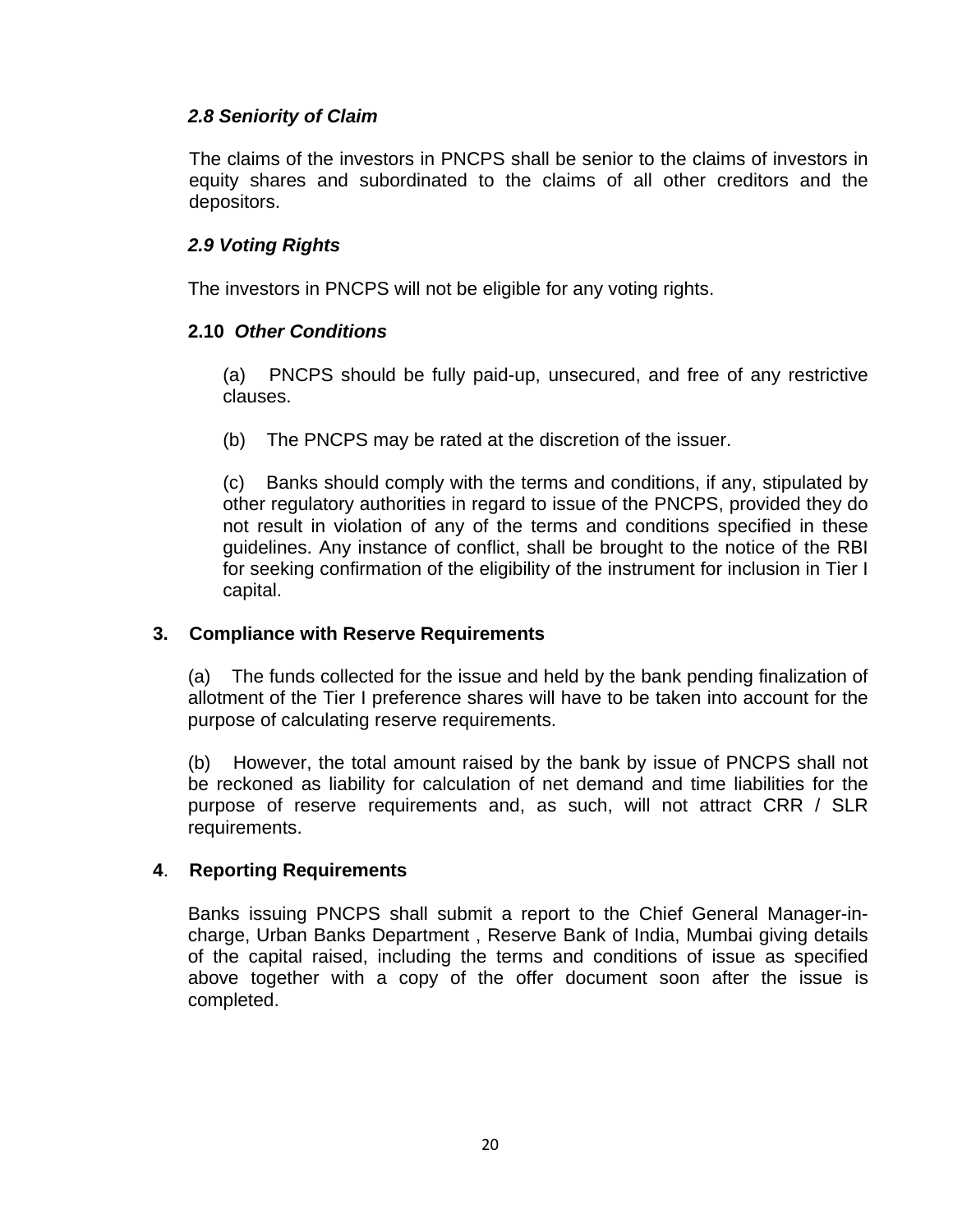# **5**. **Investment by Commercial Banks in perpetual Non-cumulative Preference Shares issued by UCBs**

(a) Commercial banks can invest in PNCPS issued by the UCBs within the 10 % ceiling for unlisted securities or as prescribed by Department of Banking Operations and Development (DBOD), Central Office, Reserve Bank of India, provided they are rated.

(b) The investments in PNCPS issued by UCBs will attract such risk weight for capital adequacy purposes, as may be prescribed by DBOD.

# **6. Investment in / Grant of Advances Against Tier I Preference Shares**

UCBs should not invest in PNCPS of other banks; nor they should grant advances against the security of the PNCPS issued by them or other banks.

# **7. Share Linkage Norms**

PNCPs held may be treated as shares for the purpose of compliance with extant share linking norms.

# **B. Perpetual Cumulative Preference Shares (PCPS) / Redeemable Non-Cumulative Preference Shares (RNCPS) / Redeemable Cumulative Preference Shares (RCPS)**

# **1. Terms of Issue**

UCBs may issue Perpetual Cumulative Preference Shares (PCPS) / Redeemable Non-Cumulative Preference Shares (RNCPS) / Redeemable Cumulative Preference Shares (RCPS) with the prior permission of the respective Registrar / Central Registrar of Cooperative Societies (RCS / CRCS) granted in consultation with the Reserve Bank. These three instruments will be collectively referred to as Tier II preference shares. These Tier II preference shares should be issued at par. The amounts raised through the Tier II preference shares, which comply with the following terms and conditions, will be eligible to be treated as upper Tier II capital

# **2.1 Characteristics of the Instruments**

The Tier II preference shares could be either perpetual (PCPS) or dated (RNCPS and RCPS) instruments with a fixed maturity of minimum 15 years.

# **2.2 Limits**

The outstanding amount of these instruments along with other components of Tier II capital shall not exceed 100% of Tier I capital at any point of time. The above limit will be based on the amount of Tier I capital after deduction of goodwill and other intangible assets but before the deduction of investments.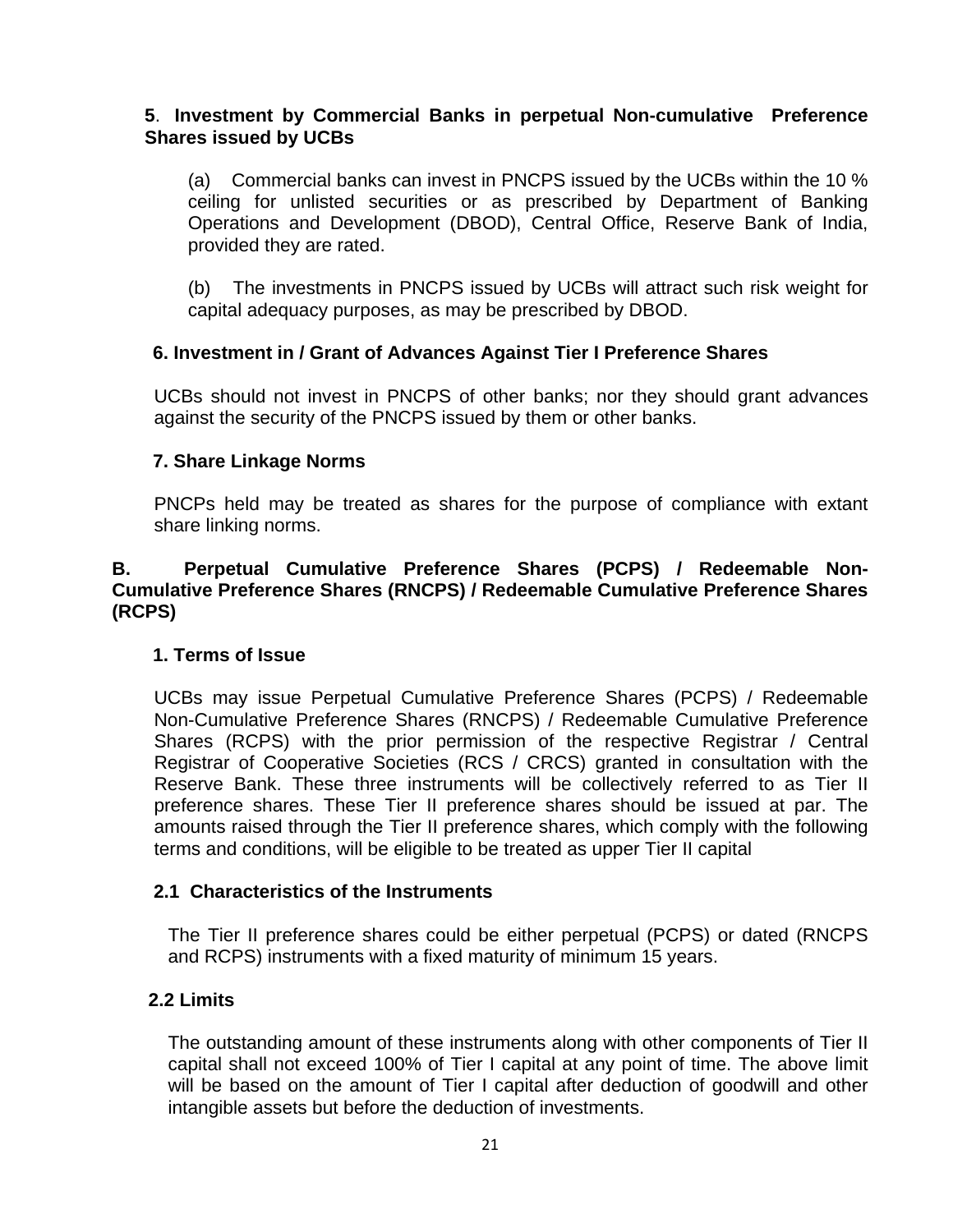# **2.3 Amount**

The amount to be raised may be decided by the Board of Directors of banks.

# **2.4 Options**

(i) These instruments shall not be issued with a 'put option'.

(ii) However, banks may issue the instruments with a call option at a particular date subject to strict compliance with each of the following conditions:

(a) The call option on the instrument is permissible after the instrument has run for at least ten years; and

(b) Call option shall be exercised only with the prior approval of Reserve Bank of India (Urban Banks Department). While considering the proposals received from banks for exercising the call option, the Reserve Bank would, among other things, take into consideration the bank's CRAR position both at the time of exercise of the call option and after exercise of the call option.

# **2.5 Step-up Option**

The issuing bank may have a step-up option, which may be exercised only once during the whole life of the instrument, in conjunction with the call option, after the lapse of ten years from the date of issue. The step-up shall not be more than 100 bps. The limits on step-up apply to the all-in cost of the debt to the issuing banks.

# **2.6 Classification in the Balance Sheet**

These instruments will be classified as 'borrowings' and shown separately in the Balance sheet.

# **2.7 Coupon**

The coupon payable to the investors may be either at a fixed rate or at a floating rate referenced to a market determined rupee interest benchmark rate

# **2.8** *Payment of Coupon*

2.8.1 The coupon will be payable only if -

(a) The bank's CRAR is above the minimum regulatory requirement prescribed by the Reserve Bank.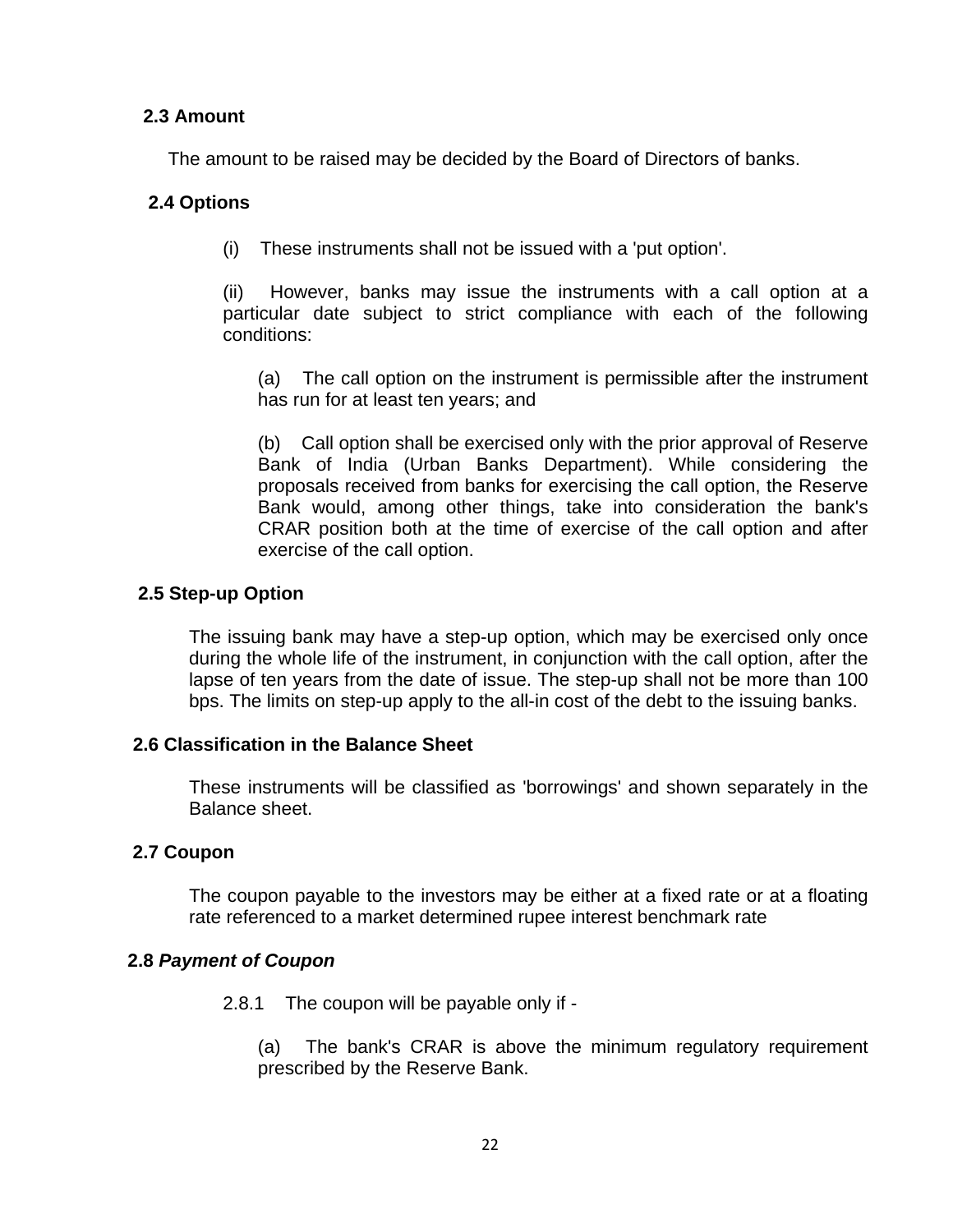(b) The impact of such payment does not result in bank's CRAR falling below or remaining below the minimum regulatory requirement prescribed by the Reserve Bank.

(c) The bank does not have a net loss. For this purpose, the Net Loss is defined as either (i) the accumulated loss at the end of the previous financial year or (ii) the loss incurred during the current financial year.

(d) In the case of PCPS and RCPS the unpaid / partly unpaid coupon will be treated as a liability. The interest amount due and remaining unpaid may be allowed to be paid in later years subject to the bank complying with the above requirements.

(e) In the case of RNCPS, deferred coupon will not be paid in future years, even if adequate profit is available and the level of CRAR conforms to the regulatory minimum. The bank can however pay a coupon at a rate lesser than the prescribed rate, if adequate profit is available and the level of CRAR conforms to the regulatory minimum.

2.8.2 All instances of non-payment of interest / payment of interest at a lesser rate than prescribed rate should be notified by the issuing banks to the Chief General Manager-in-Charge of Urban Banks Department, Central Office of the Reserve Bank of India, Mumbai.

#### **2.9 Redemption / Repayment of Redeemable Preference Shares included in Upper Tier II**

Redemption of these instruments at maturity shall be made only with the prior approval of the Reserve Bank of India (Urban Banks Department) subject inter alia to the following conditions :

(a) The bank's CRAR is above the minimum regulatory requirement prescribed by the Reserve Bank.

The impact of such payment does not result in bank's CRAR falling below or remaining below the minimum regulatory requirement prescribed by the Reserve Bank.

#### **2.10 Seniority of Claim**

The claims of the investors in these instruments shall be senior to the claims of investors in instruments eligible for inclusion in Tier I capital and subordinate to the claims of all other creditors including those in lower Tier II and the depositors. Amongst the investors of various instruments included in upper Tier II, the claims shall rank pari-passu with each other.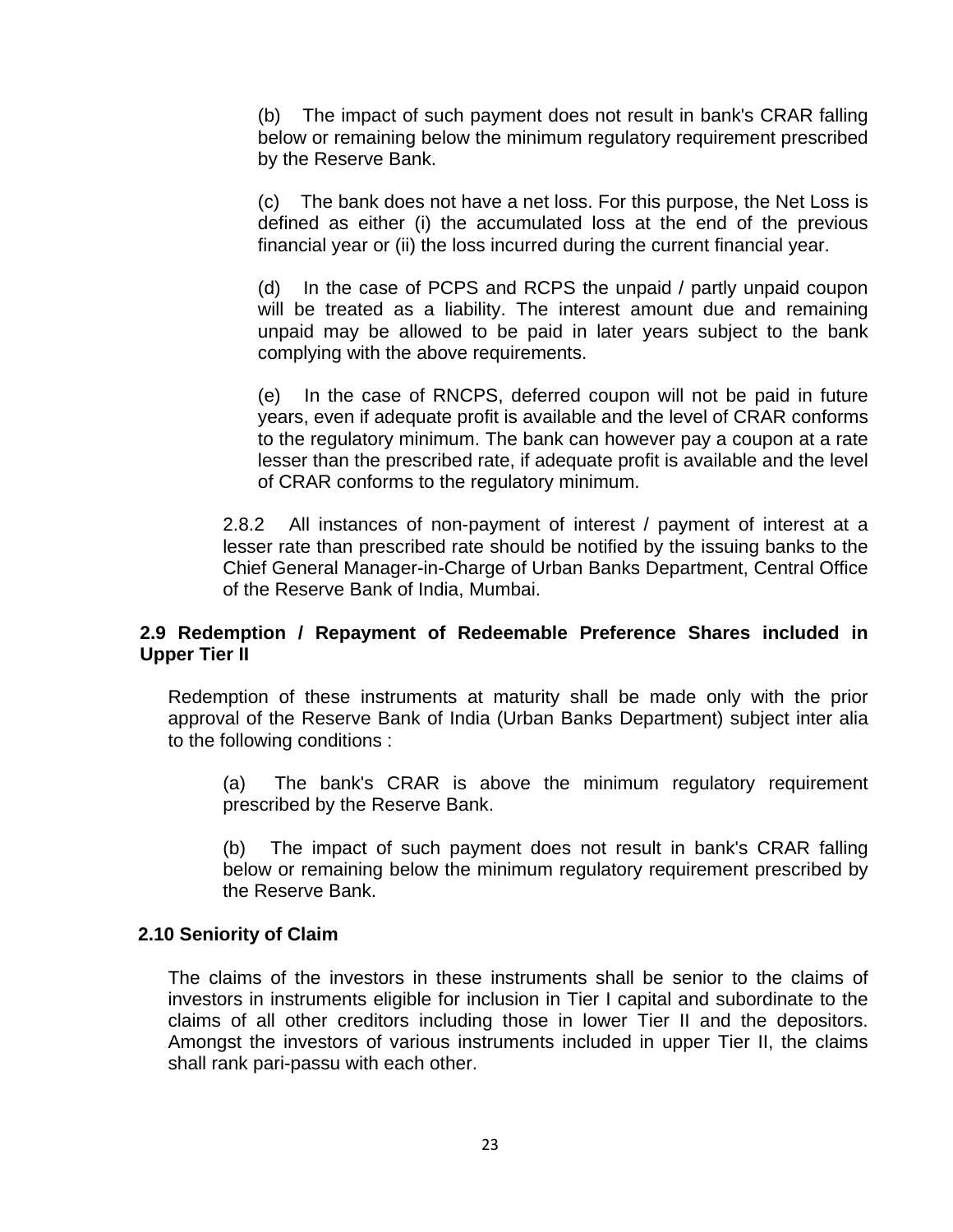# **2.11 Voting Rights**

The investors in Tier II preference shares shall not be eligible for any voting rights.

# **2.12 Amortization for the purpose of computing CRAR**

The Redeemable Preference Shares (both cumulative and non-cumulative) shall be subjected to a progressive discount for capital adequacy purposes over the last five years of their tenor, as they approach maturity as indicated in the table below for being eligible for inclusion in Tier II capital.

| <b>Remaining Maturity of Instruments</b>      | Rate of<br>Discount (%) |
|-----------------------------------------------|-------------------------|
| Less than one year                            | 100                     |
| One year and more but less than two years     | 80                      |
| Two years and more but less than three years  | 60                      |
| Three years and more but less than four years | 40                      |
| Four years and more but less than five years  | 20                      |

# **2.13** *Other Conditions*

(a) The Tier II preference shares should be fully paid-up, unsecured, and free of any restrictive clauses.

(b) The Tier II preference shares may be rated at the discretion of the issuer.

(c) Banks should comply with the terms and conditions, if any, stipulated by other regulatory authorities in regard to issue of the Tier II Preference Shares, provided they do not result in violation of any of the terms and conditions specified in these guidelines. Any instance of conflict shall be brought to the notice of the RBI for seeking confirmation of the eligibility of the instrument for inclusion in Tier II capital.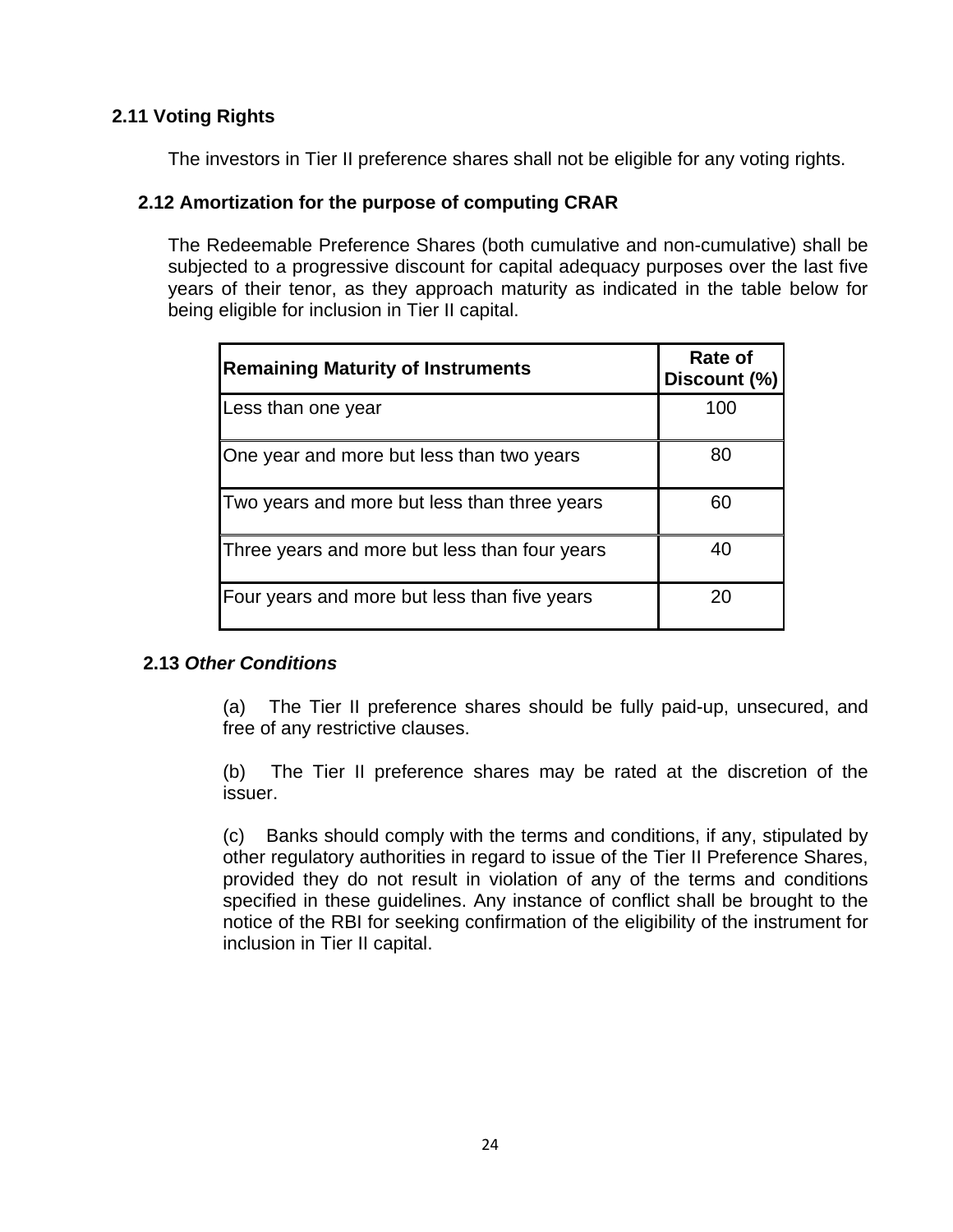# **3**. **Compliance with Reserve Requirements**

(a) The funds collected by the bank and held pending finalization of allotment of these instruments will have to be taken into account for the purpose of calculating reserve requirements.

(b) The total amount raised by a bank through the issue of these instruments shall be reckoned as liability for the calculation of net demand and time liabilities for the purpose of reserve requirements and, as such, will attract CRR / SLR requirements.

# **4. Reporting Requirements**

UCBs issuing these instruments shall submit a report to the Chief General Manager-in-charge, Urban Banks Department, Reserve Bank of India, Mumbai giving details of the debt raised, including the terms and conditions of issue specified above together with a copy of the offer document soon after the issue is completed.

#### **5**. **Commercial Bank's Investment in Tier II Preference Shares issued by UCBs**

(a) Commercial Banks may invest in Tier II preference shares issued by the UCBs within the 10% ceiling for unlisted securities or as prescribed by Department of Banking Operations and Development (DBOD), Central Office, Reserve Bank of India, provided they are rated

(b) Investments in Tier II preference shares will attract such risk weight for capital adequacy purposes, as may be prescribed by DBOD.

# **6. Investment in / Grant of Advances against these Instruments**

UCBs should not invest in Tier II preference shares issued by other banks; nor they should grant advances against the security of Tier II preference shares issued by them or other banks.

----------------------------------------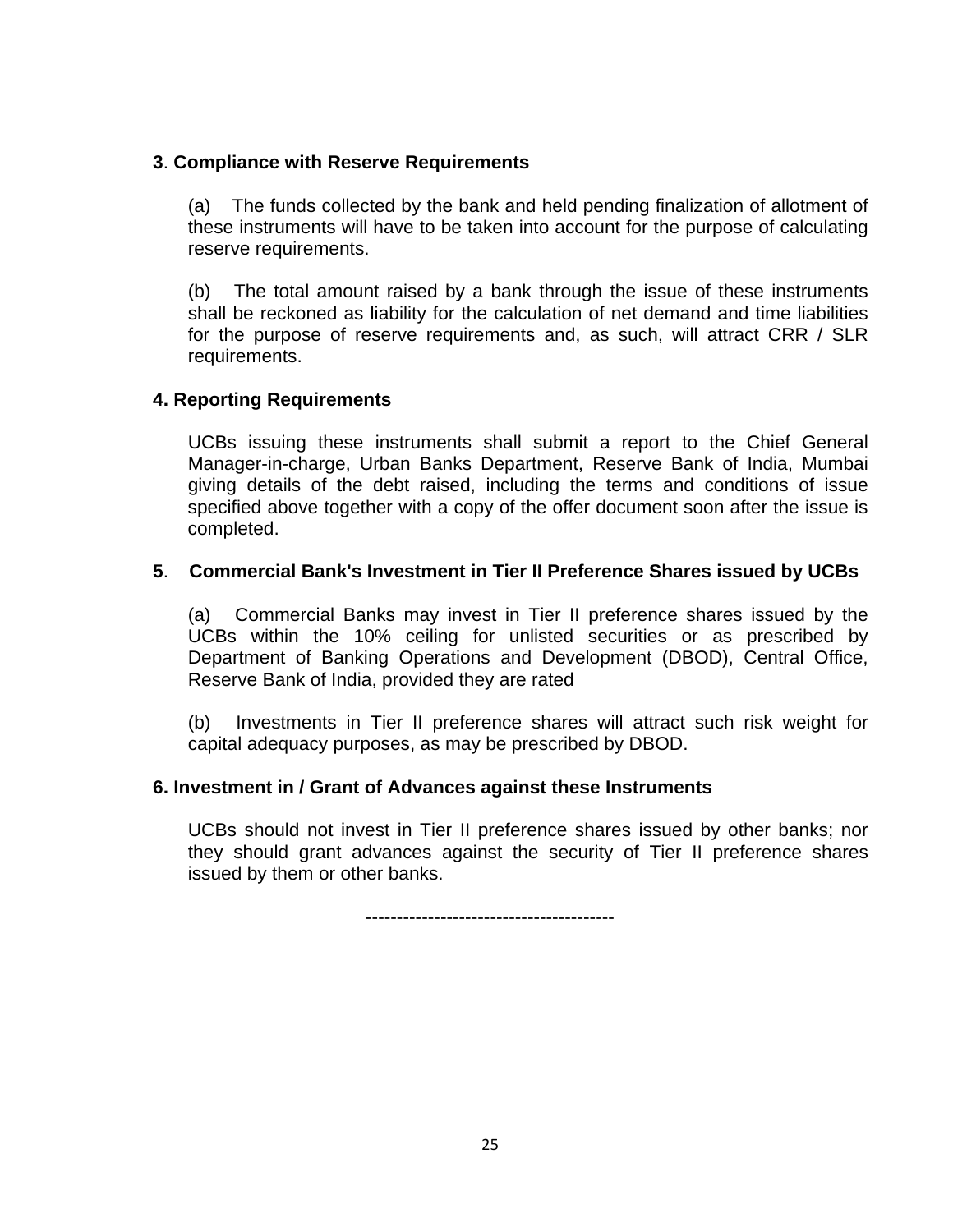# **Guidelines to Primary (Urban) Co-operative Banks (UCBs) on Issuance of Long Term (Subordinated) Deposits**

#### **1. Term of Issue**

UCBs may issue Long Term (Subordinated) Deposits (LTD) subject to compliance with their bye-laws/ provisions of the Co-operative Societies Acts under which they are registered and with the approval of Reserve Bank of India and the concerned Registrar of Cooperative Societies/ Central Registrar of Cooperative Societies, whichever is applicable. LTDs may be issued to members and non-members, including those outside the area of operations of the UCB concerned. There is no prohibition on existing shareholders subscribing to LTDs. The amounts raised through LTD, which comply with the following terms and conditions will be eligible to be treated as lower Tier II capital

# **2.1 Maturity**

LTD should have a minimum maturity of not less than 5 years.

#### **2.2 Limits**

The outstanding amount of LTD, which is eligible to be reckoned as Tier II capital, will be limited to 50 percent of Tier I capital. The above limit will be based on the amount of Tier I capital after deduction of goodwill and other intangible assets but before the deduction of equity investments in subsidiaries, if any.

# **2.3 Amount**

The amount to be raised may be decided by the Board of Directors of banks.

#### **2.4 Seniority of Claims**

LTD will be subordinated to the claims of depositors and other creditors but would rank senior to the claims of shareholders, including holders of preference shares (both Tier I & Tier II). Among investors of instruments included in lower Tier II, the claims shall rank pari passu with each other.

# **2.5 Options**

(a) LTD shall not be issued with a 'put option' or a 'step up' option.

(b) The 'call option' will be permissible and may be exercised after 5 years with prior permission of the Reserve Bank. While considering the proposals received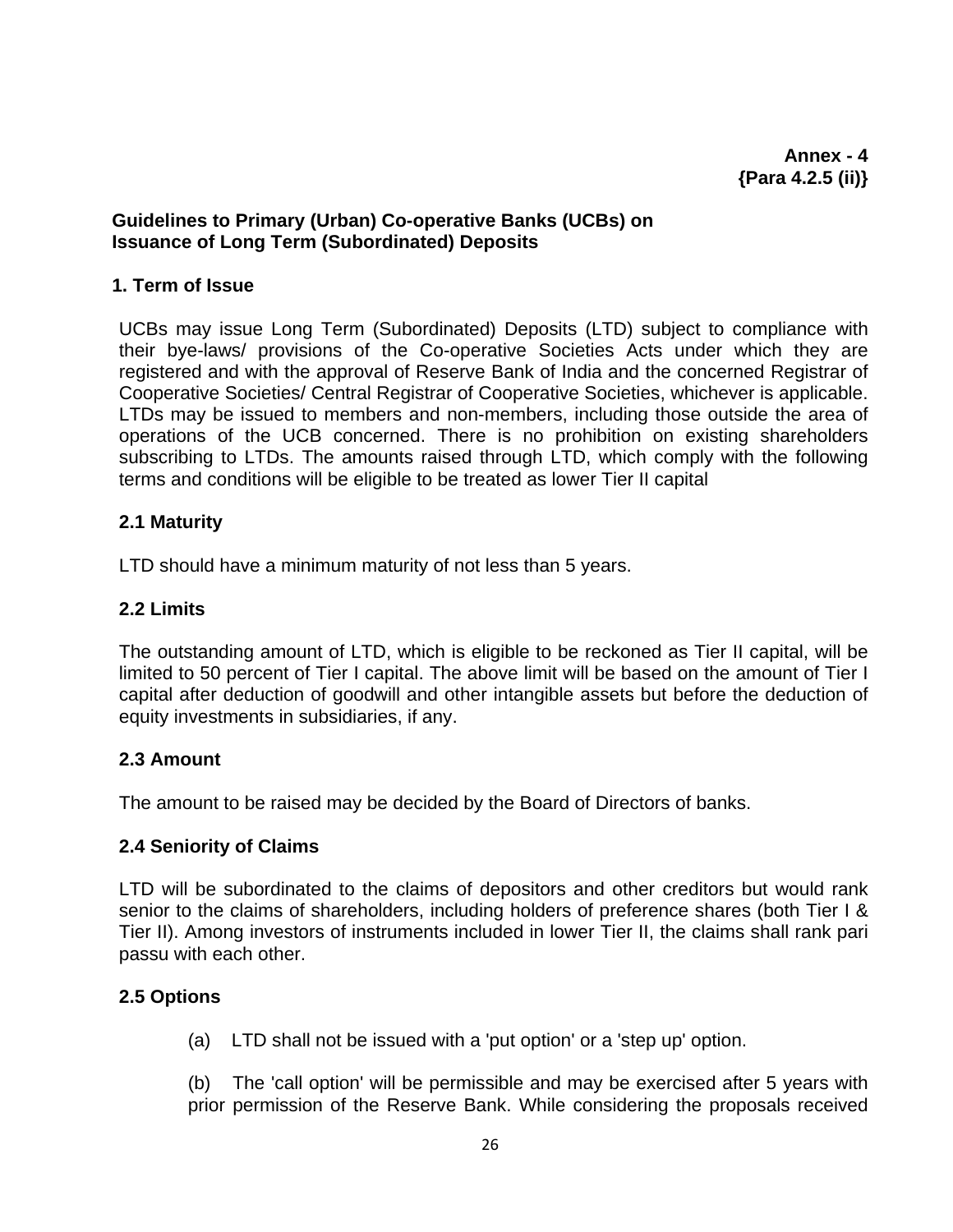from banks for exercising the call option the Reserve Bank would, among other things, take into consideration the bank's CRAR position both at the time of exercise of the call option and after exercise of the call option.

#### **2.6 Redemption / Prepayment**

Repayment of LTD at maturity shall be made only with the prior approval of the Reserve Bank of India (Urban Banks Department, Central Office) subject inter alia to the following conditions :

(i) The bank's CRAR is above the minimum regulatory requirement prescribed by the Reserve Bank.

(ii) The impact of such repayment does not result in bank's CRAR falling below or remaining below the minimum regulatory requirement prescribed by the Reserve Bank.

#### **2.7 Interest Rate**

LTD may bear a fixed rate of interest or a floating rate of interest referenced to a market determined rupee interest benchmark rate.

# **2.8 DICGC Cover**

LTD will not be eligible for DICGC cover

#### **2.9 Progressive Discount**

These deposits will be subjected to a progressive discount for capital adequacy purposes as under :

| <b>Remaining Period of Maturity</b>            | <b>Rate of Discount</b> |
|------------------------------------------------|-------------------------|
| Less than one year                             | 100%                    |
| More than one year and Less than two years     | 80%                     |
| More than two years and less than three years  | 60%                     |
| More than three years and less than four years | 40%                     |
| More than four years and less than five years  | 20%                     |

# **2.10 Classification in the Balance Sheet**

These instruments will be classified as 'borrowings' and shown separately in the Balance Sheet.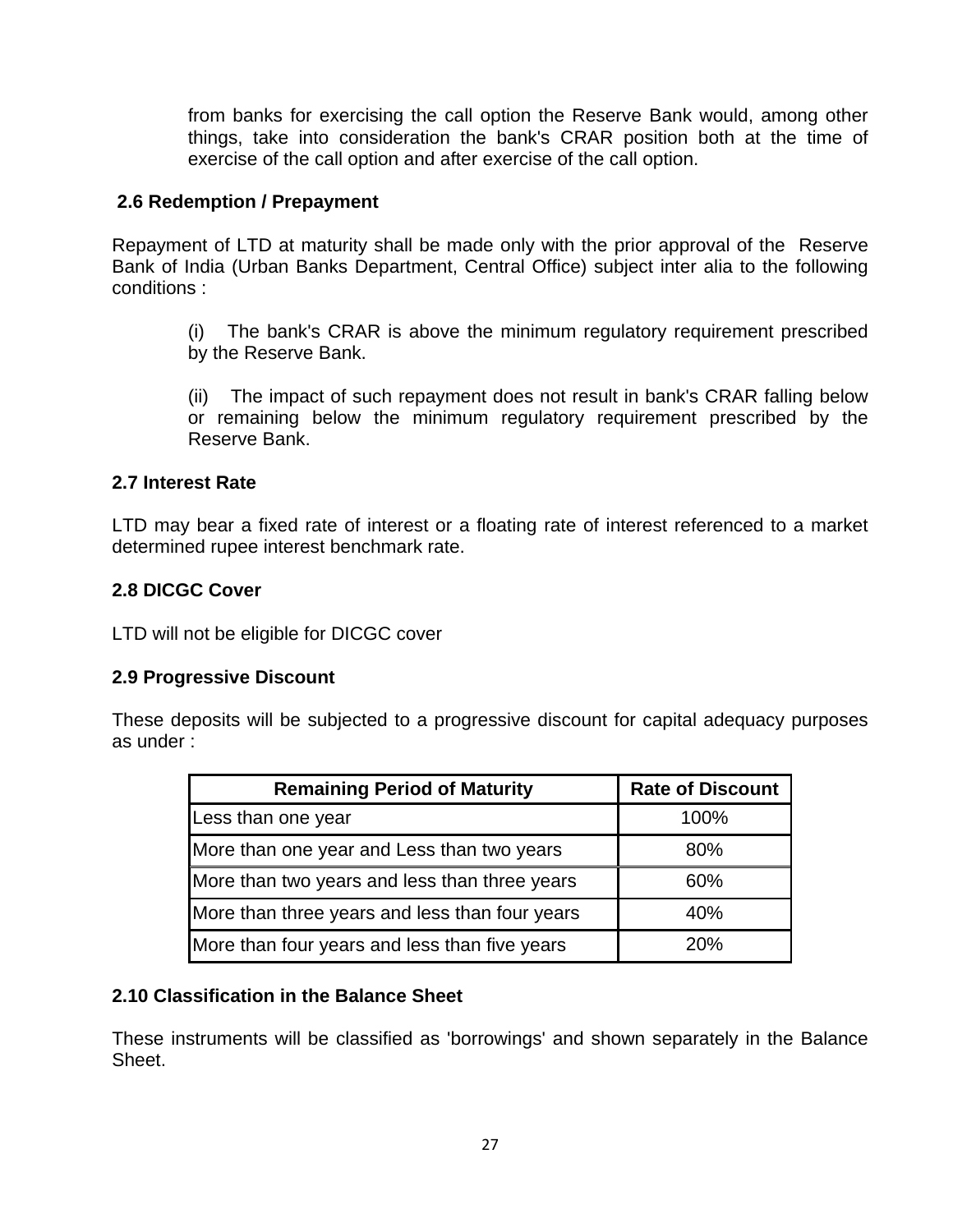# **2.11 Reserve Requirement**

Total amount raised by a bank through the issue of LTD will be reckoned as a liability for the computation of net demand and time liabilities for the purpose of reserve requirements (CRR and SLR).

# **3. Reporting Requirements**

Banks issuing such long LTDs shall submit a report to the Chief General Manager-incharge, Urban Banks Department, Reserve Bank of India, Mumbai giving details of the deposit raised, including the terms of issue specified as above.

# **4. Investment in / Grant of Advances against LTD**

UCBs should not invest in LTD of other UCBs; nor they should grant advances against the security of LTD issued by them or by other banks

----------------------------------------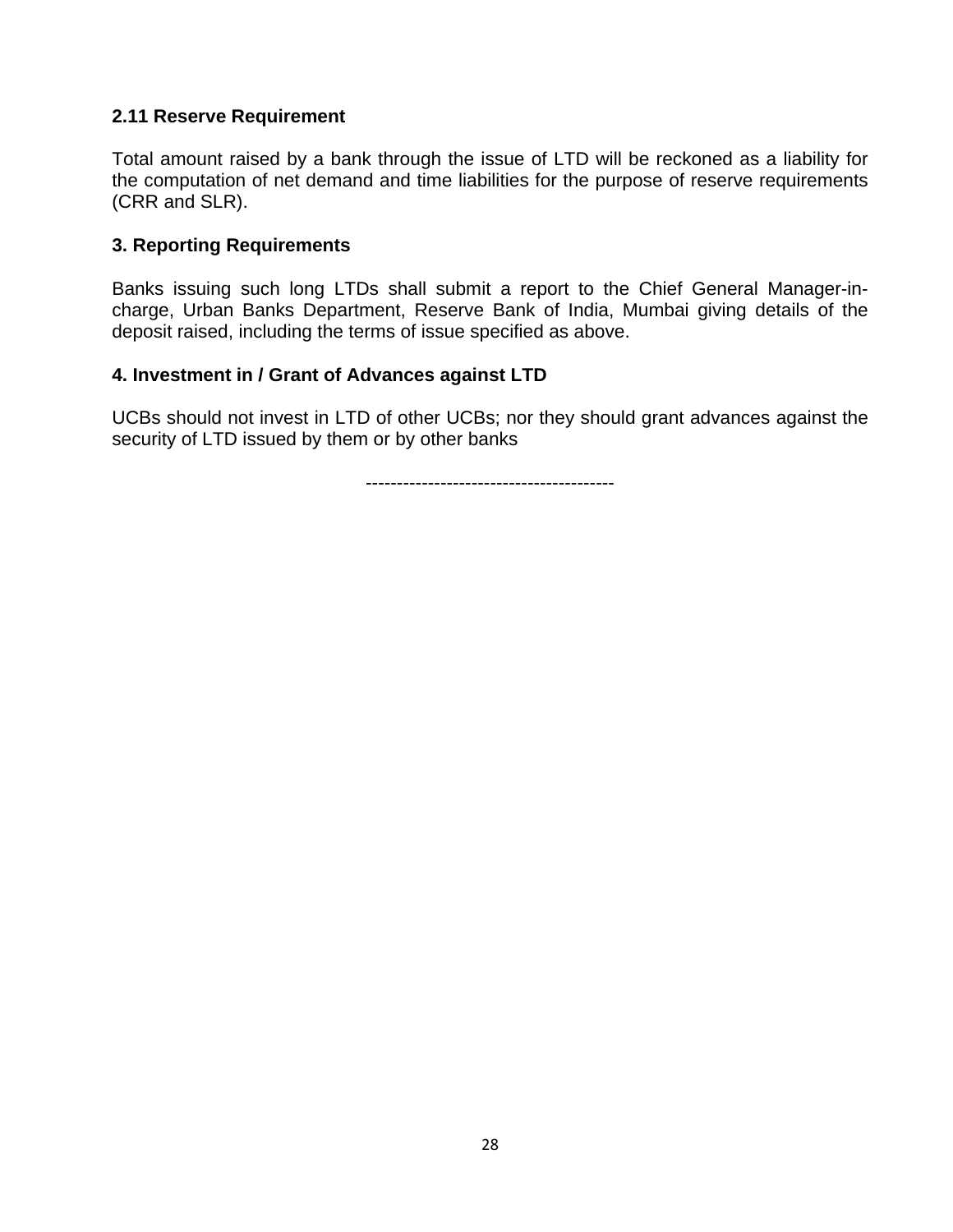# **Appendix**

# **List of Circulars consolidated in the Master Circular**

| No.            | <b>Circular</b>                                | <b>Date</b> | <b>Subject</b>                                                                                                                                                                              |
|----------------|------------------------------------------------|-------------|---------------------------------------------------------------------------------------------------------------------------------------------------------------------------------------------|
| 1              | UBD.CO.BPD.PCB.Cir.No.67/09.50.001/2013-14     | 30.05.2014  | Tax<br>Deferred<br>Liability<br>on<br>Special Reserve created under<br>36(1)<br>Section<br>(viii)<br>of the<br>Income Tax Act, 1961 - UCBs                                                  |
| $\overline{2}$ | UBD.BPD.(PCB).Cir. No. 53/13.05.000/2013-14    | 28.03.2014  | Guidelines on Sale of Financial<br>Assets<br>Securitisation<br>to<br>Company/<br>Reconstruction<br>Company (SC/RC) by Multi<br><b>State</b><br>Urban<br>Cooperative<br><b>Banks</b>         |
| 3              | UBD. BPD. (PCB). Cir. No. 51/09.18.201/2013-14 | 25.03.2014  | for<br>Augmenting<br>Instrument<br>Funds<br>$-UCBs-$<br>Capital<br>Modification                                                                                                             |
| 4              | UBD BPD(PCB) Cir No. 45/13.05.000/2013-14      | 28.01.2014  | Housing<br>Sector: New Sub-<br>Sector<br><b>CRE-Residential</b><br>Housing<br>(CRE-RH) Segment<br>Sector<br>within<br><b>CRE</b><br>&<br>Rationalisation of Provisioning<br>and Risk Weight |
| 5              | UBD. BPD PCB Cir No. 37/09.22.010/2013-14      | 14.11.2013  | Advances guaranteed by Credit<br>Risk Guarantee Fund Trust for<br>Income<br>Housing<br>Low<br>(CRGFTLIH) - Risk Weights<br>and Provisioning                                                 |
| 6              | UBD CO BPD (PCB) Cir.No.25/09.18.200/2013-14   | 01.10.2013  | Share Linking to Borrowing<br>Norm in Urban Co-operative<br><b>Banks</b>                                                                                                                    |
| $\overline{7}$ | UBP BPD (SCB) Cir. No.4/16.20.000/2012-13      |             | June 10, 2013 Ready Forward Contracts in<br><b>Corporate Debt Securities</b>                                                                                                                |
| 8              | UBD.BPD.(PCB)Cir.No.49/09.14.000/2010-11       | 24.05.2011  | <b>Enhancement in Gratuity Limits</b><br>Regulatory<br>Prudential<br>Treatment                                                                                                              |
| 9              | UBD.BPD.(PCB)Cir.No.22/09.18.201/2010-11       | 15.11.2010  | Share<br>linking<br>to<br>borrowing<br>norm in Urban Co-operative<br><b>Banks</b>                                                                                                           |
| 10             | UBD.BPD.(PCB)Cir.No.42/09.11.600/2009-10       | 08.02.2010  | Prudential guidelines on capital<br>charge for market risks                                                                                                                                 |
| 11             | UBD.PCB.Cir.No.30/09.14.000/2008-09            | 16.12.2009  | Prudential treatment of different<br>types of provisions in respect of<br>loan portfolios                                                                                                   |
| 12             | UBD.PCB.Cir.No.24/09.18.201/2009-10            | 27.11.2009  | Renaming<br>of<br>Term<br>Long<br>Deposits                                                                                                                                                  |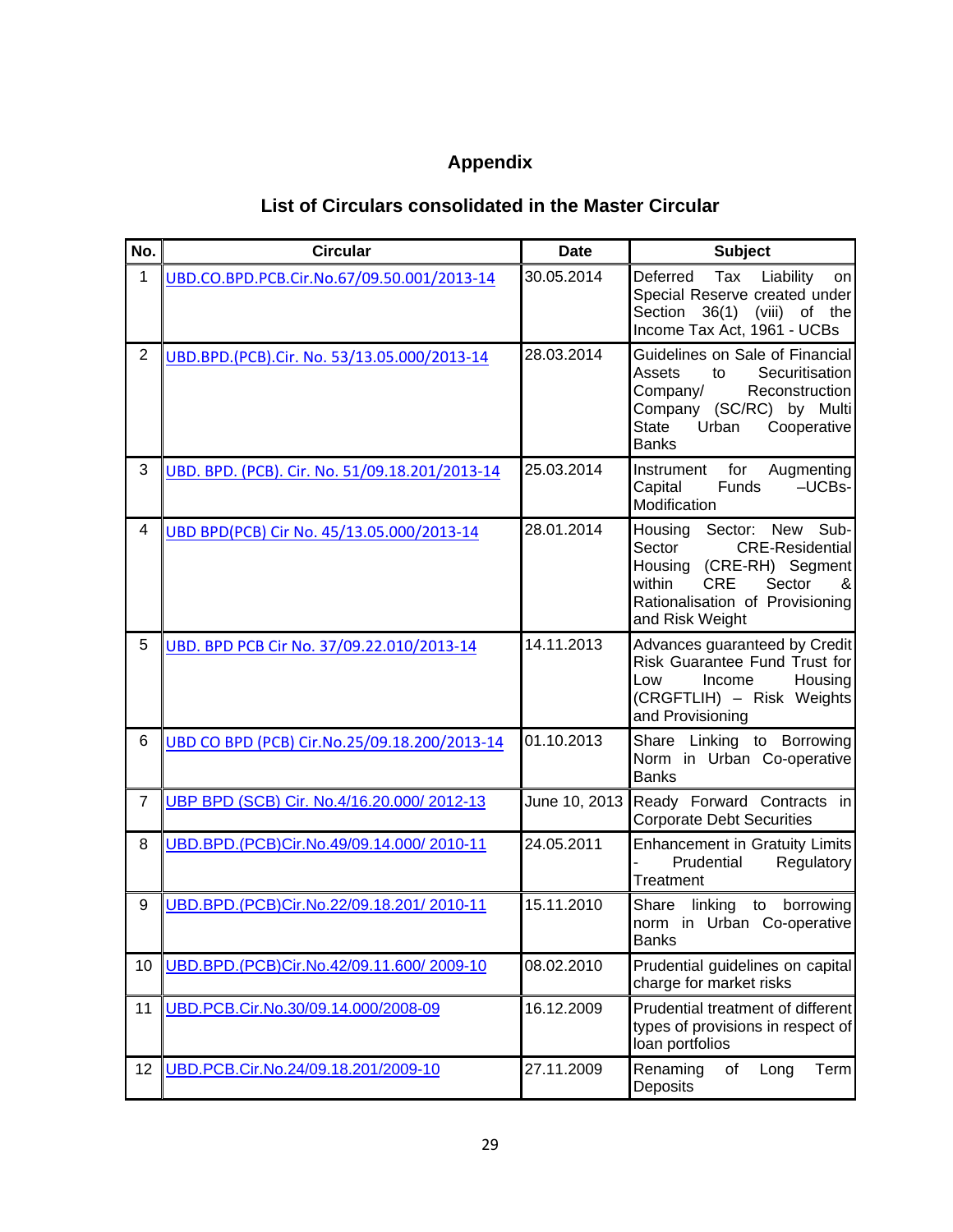| 13 | UBD.PCB.Cir.No.73/09.14.000/2008-09      | 29.06.2009 | Prudential treatment of different<br>types of provisions in respect of<br>loan portfolios                                                              |
|----|------------------------------------------|------------|--------------------------------------------------------------------------------------------------------------------------------------------------------|
| 14 | UBD.PCB.Cir.No.61/09.18.201/2008-09      | 21.04.2009 | Instruments<br>for<br>augmenting<br>capital funds                                                                                                      |
| 15 | UBD.PCB.Cir.No.32/09.18.201/2008-09      | 13.01.2009 | Instruments<br>augmenting<br>for<br>capital funds                                                                                                      |
| 16 | UBD.PCB.Cir.No.29/09.11.600/2008-09      | 01.12.2008 | Review of Prudential Norms-<br>Provision for Standard Assets<br>& Risk weights for exposures to<br>commercial real estate and<br><b>NBFCs</b>          |
| 17 | UBD.PCB.Cir.No.4/09.18.201/2008-09       | 15.07.2008 | Instruments<br>for<br>augmenting<br>capital funds                                                                                                      |
| 18 | UBD.PCB.Cir.No.53/13.05.000/07-08        | 16.06.08   | Claims secured by residential<br>property - change in limits for<br>risk weights.                                                                      |
| 19 | UBD.PCB.Cir.No.31/09.11.600/07-08        | 29.01.08   | Prudential Norms for Capital<br>Adequacy - Risk Weight for<br><b>Educational Loans</b>                                                                 |
| 20 | UBD.PCB.CirNo.40/13.05.000/2006-07       | 04.05.07   | Annual Policy Statement for the<br>Year 2007-08 - residential<br>housing loans-reduction of risk<br>weight                                             |
| 21 | UBD(PCB).Cir.No.39/13.05.000             | 30.04.07   | Annual Policy Statement for<br>2007-08-Loans against Gold /<br>silver ornaments-reduction of<br>risk weight                                            |
| 22 | UBD(PCB).Cir.No.30/09.11.600/06-07       | 19.02.07   | Third Quarter Review of the<br>Annual Statement on Monetary<br>Policy for the year 2006-07 -<br>Provisioning requirement for<br><b>Standard Assets</b> |
| 23 | UBD.BPD.Cir.No:7/09.29.000/2006-07       | 18.08.06   | 'When Issued' Transactions in<br><b>Central Government Securities</b><br>Accounting<br>Related<br>and<br>Aspects                                       |
| 24 | UBD.PCB.Cir.No.55/09.11.600/05-06        | 01.06.06   | Annual Policy Statement for the<br>Year 2006-07 - Risk weight on<br>exposure to commercial real<br>estate                                              |
| 25 | UBD.PCB).BPD.Cir.No.46/13.05.000/2005-06 | 19.04.06   | Bills Discounted under LC -<br>Risk Weight and Exposure<br><b>Norms</b>                                                                                |
| 26 | UBD.PCB.Cir.No.9/13.05.00/05-06          | 09.08.05   | Risk Weight for Capital Market<br>Exposure -                                                                                                           |
| 27 | UBD.PCB.Cir.No.8/09.116.00/05-06         | 09.08.05   | Prudential Norms on Capital<br>Adequacy - Risk Weight on<br>Housing Finance / commercial<br>real estate exposures                                      |